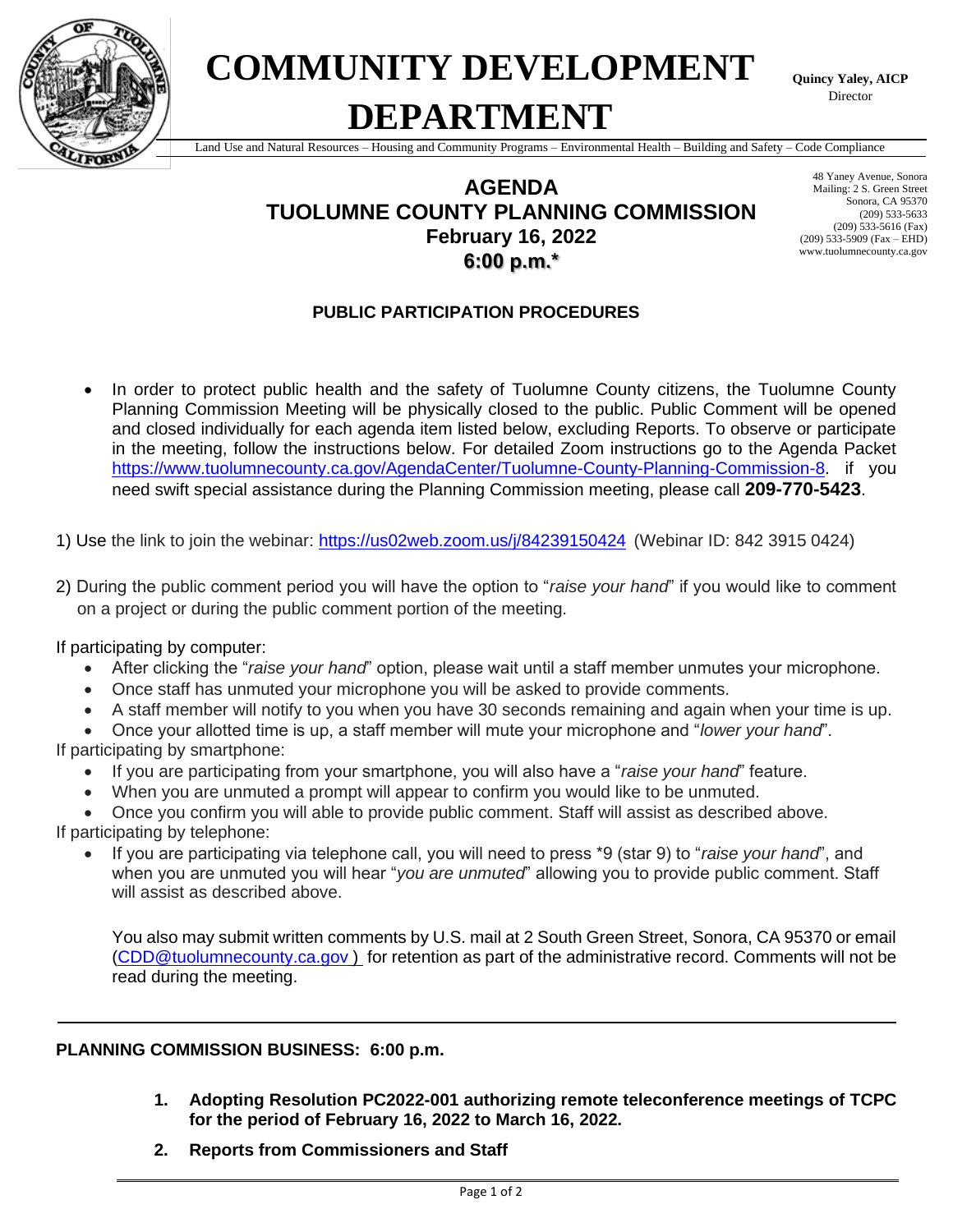\*\* Reports are a brief oral report from a Committee or Commission member and/or County staff, and no Committee or Commission action will occur. This item is not intended to include in depth presentations or reports, as those matters should be placed on an agenda for discussion\*\*

- **3. Report from the Board of Supervisors Planning Committee Representative**
- **4. Report from the Agricultural Advisory Committee Representative**
- **5. Minutes of the Meeting of November 17, 2021 and December 1, 2021**
- **6. Status on Updated Commission Procedures**
- **7.** Election of Officers
	- Chair
	- Vice Chair
	- Board of Supervisors Planning Committee (BOSPC) Representatives (2)
	- Alternate BOSPC Representative (1)
	- Agricultural Advisory Committee Representative

#### **PUBLIC COMMENT:** 15 minutes

The public may speak on any item not on the printed agenda. No action may be taken by the Commission.

#### **PUBLIC HEARING: 6:00 p.m.**

#### **NEW ITEMS:**

1. NONE

The Minutes, Staff Reports, and environmental documents for the items referenced in this Agenda are available for review at the Tuolumne County Community Development Department Monday through Thursday, 8:30 a.m. to noon and 1:00 p.m. to 3:00 p.m., Fourth Floor, A.N. Francisco Building, 48 Yaney, Sonora, California, and online at **[www.tuolumnecounty.ca.gov.](http://www.tuolumnecounty.ca.gov/)** 

Any other materials related to the items referenced in this Agenda that are provided by the County to the Planning Commissioners prior to the meeting are available for review at the Tuolumne County Community Development Department 48 Yaney, Sonora, California, and will be available at the meeting. Any materials provided to the Planning Commissioners during the meeting by the County will be available for review at the meeting, and materials provided by the public will be available for review at the Community Development Department the day following the meeting.

In compliance with the Americans with Disabilities Act, if you need special assistance to participate in this meeting, please contact the Community Development Department at (209) 533-5633. Notification 48 hours prior to the meeting will enable the County to make reasonable arrangements to ensure accessibility to this meeting (28CFR Part 35 ADA Title II).

S:\Commissions\TCPC\2022\Agenda\2-16-22 TCPC Agenda.docx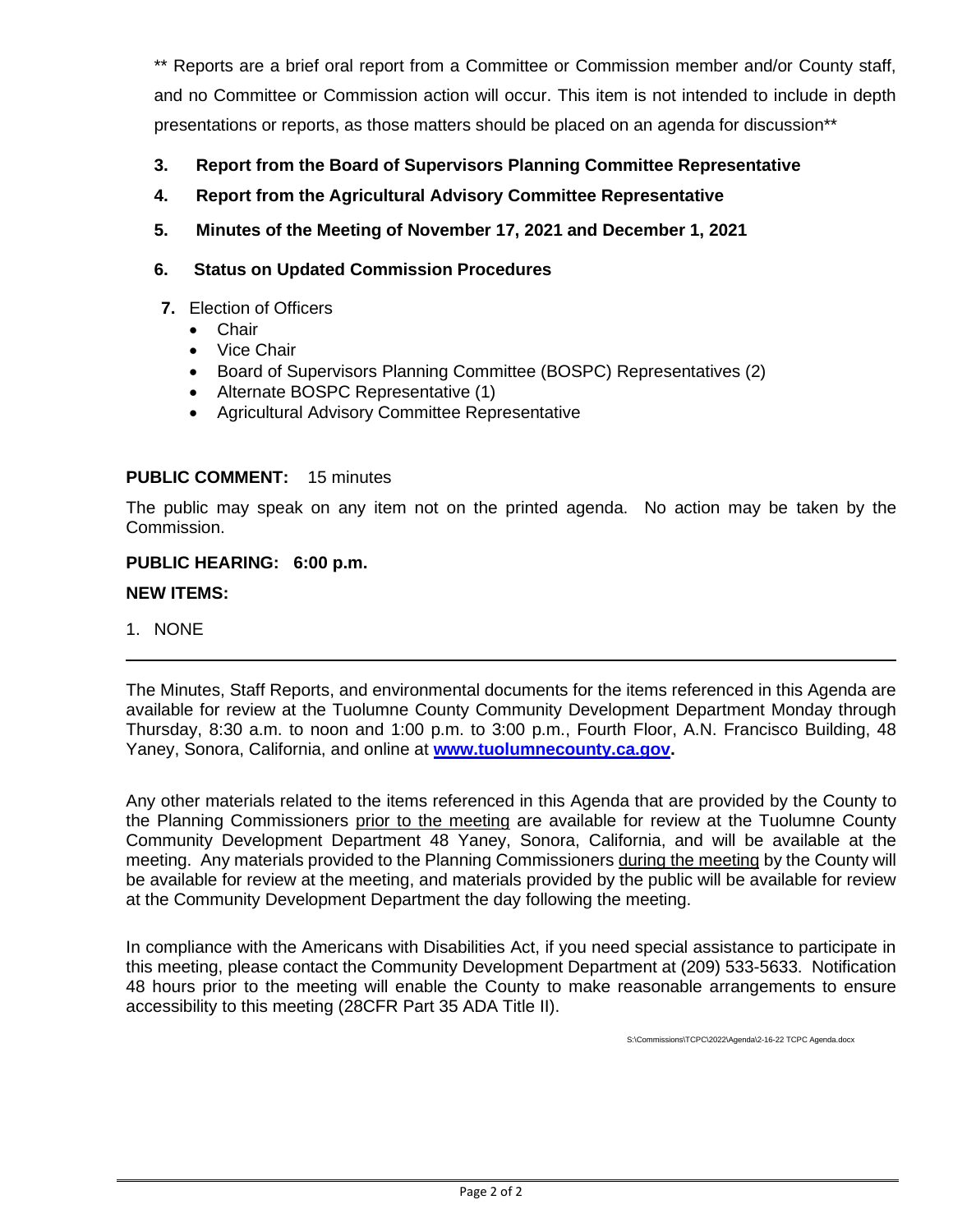

## **COMMUNITY DEVELOPMENT DEPARTMENT**

**Quincy Yaley, AICP** Director

Land Use and Natural Resources – Housing and Community Programs – Environmental Health – Building and Safety – Code Compliance

| TO: | Tuolumne County Committee and Commission Members |
|-----|--------------------------------------------------|
|     |                                                  |

48 Yaney Avenue, Sonora Mailing: 2 S. Green Street Sonora, CA 95370 (209) 533-5633 (209) 533-5616 (Fax) (209) 533-5909 (Fax – EHD) www.tuolumnecounty.ca.gov

FROM: Quincy Yaley, AICP Community Development Department Director

RE: COVID-19 Meeting Procedures

In response to increasing risks of exposure to the coronavirus (COVID-19), all the Committee and Commission meetings will be conducted and participated via Zoom. Video conferencing via Zoom will allow the Commission/Committees and County to adhere to social distancing requirements of the Brown Act and provide a way for the public to provide public comment live during the meeting.

Due to the modified meeting format and tele-conferencing meeting procedures, the Chair may choose to allow public comment on the project in an alternative fashion, rather than calling for those in favor, those in opposition, those neutral, and then any rebuttals or surrebuttals. The Chair may take public comment on the project in any order in lieu of the calling for those in favor, opposition, neutral, rebuttals, and then surrebuttals.

The Committee and Commission may elect to allow the applicant or applicant representative a specific time to speak on the project prior to taking public comments on the item. This opportunity could have a specific time length allotted, such as five or ten minutes.

As a reminder, those who wish to provide information during the public comment are not required to provide their name. County staff will notify the Chair of any individuals who wish to provide testimony and will limit the testimony to the time limit identified by the Chair.

If an item on the agenda is not identified as a "public hearing", public comment is still required and can be conducted in a similar format to the modified procedures above.

All votes require a roll call with each Committee and Commission member to be named by County Staff prior to stating their vote. The Chair shall also identify by name the commissioner who initiated the motion and the name of the commissioner who seconds the motion. After a second is named, the Chair must allow County staff to complete a roll call vote.

It is possible that a delay may occur from the time the Chair calls for public comment on a project and when County staff can connect them into the zoom meeting. It is recommended that the Chair pause for 60-90 seconds after calling for public comment to allow for any connections to occur. If there are no individuals in the queue for commenting on a specific item, after 90 seconds has elapsed County staff will notify the Chair that there is no further public comment.

Staff may need to respond to emails or phone calls from members of the public during the meeting to provide assistance to the public if they encounter problems using the Zoom platform. Staff requests that the Chair allow additional time as needed to ensure that members of the public can engage in the meeting.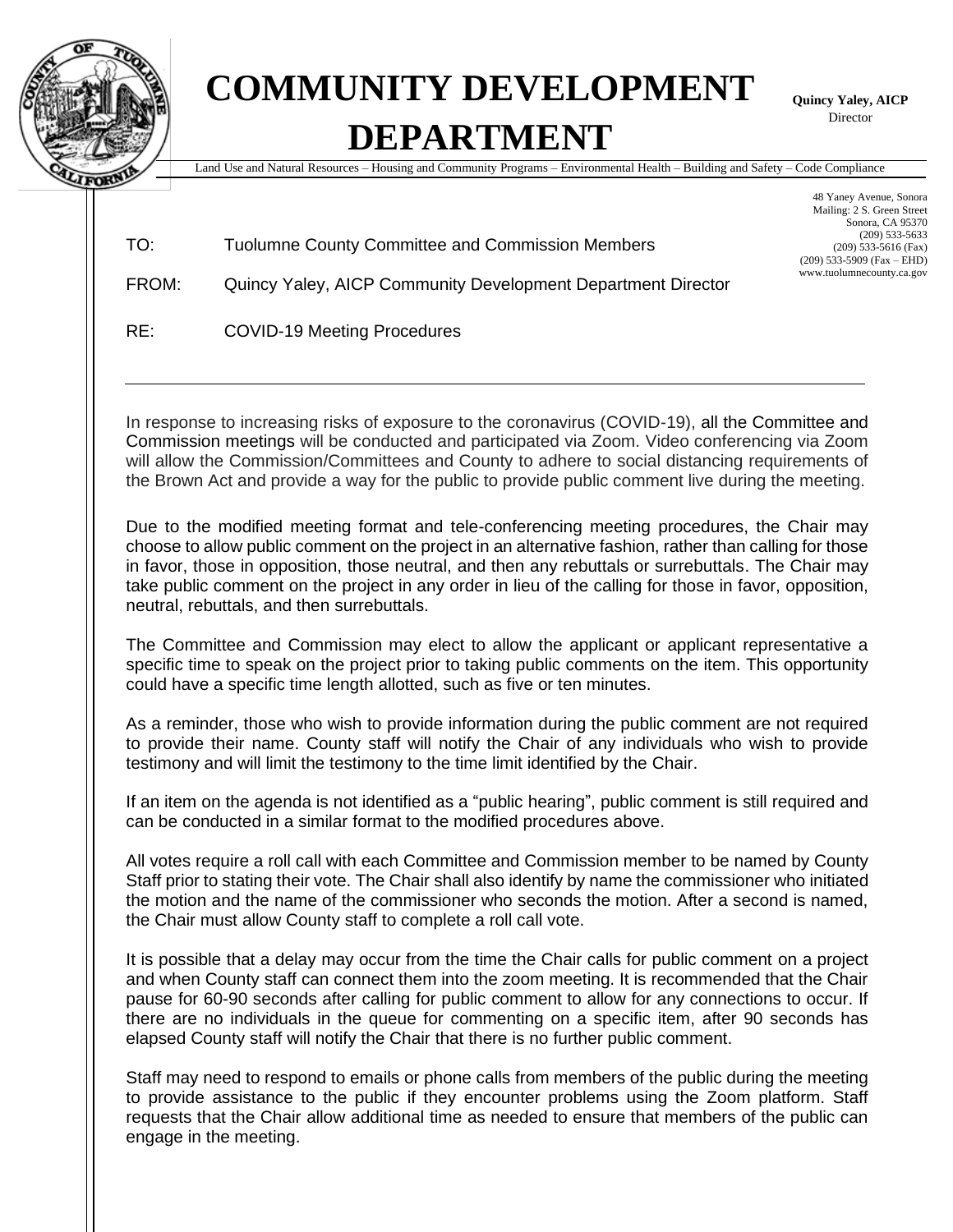#### **Zoom Instructions**

Zoom links can be found in the agenda for each meeting. The public can view the meeting from their smartphone, on their computer browser, or listen on their telephone. Zoom does not require an account to attend the meeting, but if the public wishes to create one, their basic accounts are free.

It is possible that a delay may occur from the time the Chair calls for public comment on a project and when County staff can connect them into the Zoom meeting. The Chair will pause for 60 seconds after calling for public comment to allow for any connections to occur. If there are no individuals in the queue for commenting on a specific item, after 60 seconds has elapsed county staff will notify the Chair that there is no public comment.

Members of the public can also choose to watch the meeting and do not have to comment during the meeting. If a member of the public does not want to provide public comment live, they can provide public comment prior to the meeting via email to the Community Development Department Planning manager at QYaley@co.tuolumne.ca.us. If you would like your comments to be included in the record, please send comments to the above email address by 9:00 a.m. of the day of the noticed meeting.

If anyone is having technical difficulties with Zoom, they can visit Zoom's support page for helpful tips: [https://support.zoom.us/hc/en-us/categories/201146643.](https://support.zoom.us/hc/en-us/categories/201146643)

Below are step by step instructions on how to join and interact as an attendee via Zoom.

#### **JOINING A WEBINAR BY LINK**

- To join the webinar, clink the link that we provided in the agenda.
- If you are signed in, change your name if you do not want your default name to appear.
- If you are not signed in, enter a display name.

#### **MANUALLY JOINING A WEBINAR**

- Use the 9-digit meeting ID/webinar ID provided in the agenda.
- Sign in to the Zoom Desktop or Mobile App
- Click or tap **Join a Meeting**
- Enter the 9-digit webinar ID, and click **Join** or tap **Join Meeting**
- If prompted, enter your name and email, then click **Join Webinar** or tap **Join**.
- You may change your name if you do not want your default name to appear, as you are not required to state your name.

#### **WAITING FOR HOST TO START THE WEBINAR**

• If the host has not started broadcasting the webinar, you'll receive a message letting you know to "Please wait for the host to start the meeting".

#### **PUBLIC COMMENT**

- During the public comment period you will have the option to "raise your hand" if you would like to comment on a proposed project or during the public comment portion of the meeting.
- Once you have clicked the "raise your hand" option, please wait until a staff unmutes your microphone.
- Once staff has unmuted you will have three minutes to speak.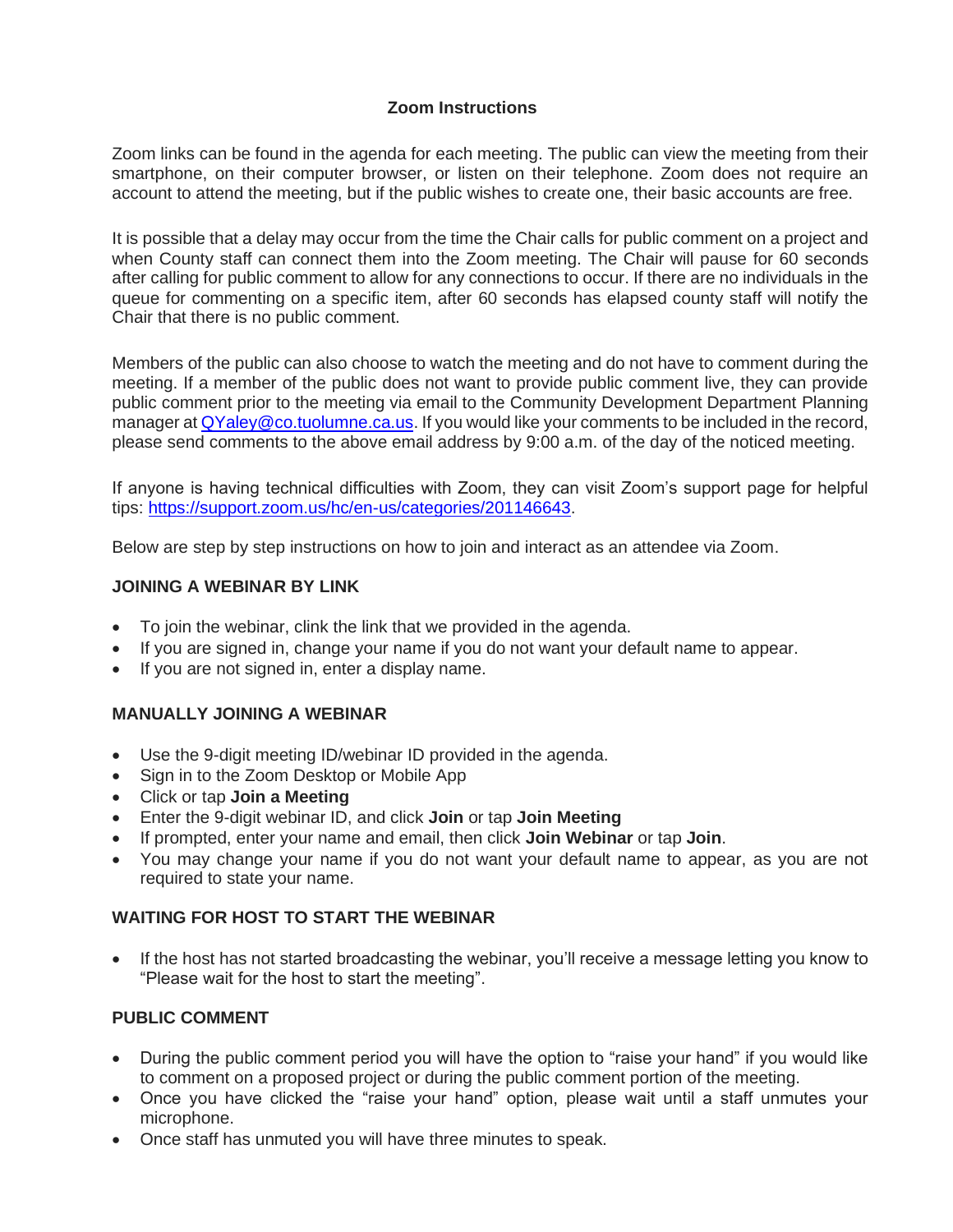- A staff member will verbally communicate to you and the Commissioners when you have 30 seconds remaining and then when your time is up.
- Once your allotted time is up, a staff member will mute and "lower your hand".
- If you are participating from your smartphone, you will also have a "raise their hand" feature.
- When you are unmuted a prompt will appear to confirm you would like to be unmuted.
- Once you confirm you will able to provide public comment.
- If you are participating via telephone call, you will need to press \*9 (star 9) to "raise their hand", and when you are unmuted you will hear "you are unmuted" allowing you to provide public comment.

#### **END OF MEETING**

• If you would like to leave the meeting before it ends, click **Leave meeting**. If you leave, you can rejoin if the webinar is still in progress, as long as the host has not locked the webinar.

Hi there,

You are invited to a Zoom webinar.

When: Feb 16, 2022 06:00 PM Pacific Time (US and Canada)

Topic: Tuolumne County Planning Commission (TCPC)

Please click the link below to join the webinar:

<https://us02web.zoom.us/j/84239150424>

Or One tap mobile :

US: +16699006833,,84239150424# or +12532158782,,84239150424#

Or Telephone:

Dial(for higher quality, dial a number based on your current location):

 US: +1 669 900 6833 or +1 253 215 8782 or +1 346 248 7799 or +1 301 715 8592 or +1 312 626 6799 or +1 929 205 6099

Webinar ID: 842 3915 0424

International numbers available: https://us02web.zoom.us/u/kcH7qlHVGP

S:\Commissions\TCPC\2022\Zoom Instructions\Zoom procedures.docx (TCPC 2-16-2022).docx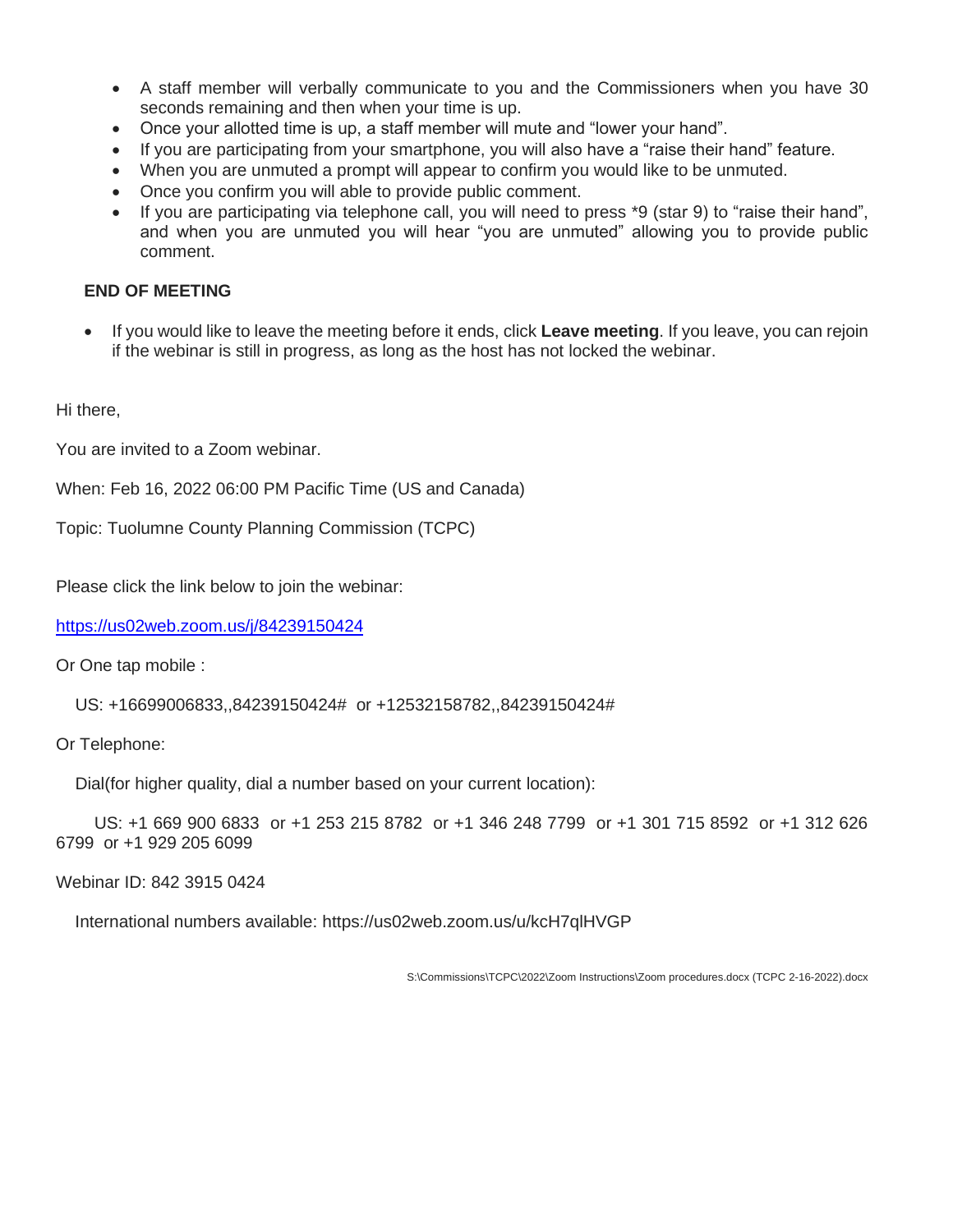#### **Tuolumne County Planning Commission (TCPC)**

#### **County of Tuolumne**

1

2

3

### **FINDINGS OF THE TUOLUMNE COUNTY PLANNING COMMISSION (TCPC) AUTHORIZING REMOTE TELECONFERENCE MEETINGS OF THE TUOLUMNE COUNTY PLANNING COMMISSION (TCPC) FOR THE PERIOD FEBRUARY 16, 2022 TO MARCH 16, 2022 PURSUANT TO THE RALPH M. BROWN ACT.**

**WHEREAS**, all meetings of Tuolumne County Planning Commission (TCPC) and its legislative bodies are open and public, as required by the Ralph M. Brown Act (Cal. Gov. Code §§ 54950 – 54963), so that any member of the public may attend, participate, and view the legislative bodies conduct their business; and

**WHEREAS**, the Brown Act, Government Code section 54953(e), makes provisions for remote teleconferencing participation in meetings by members of a legislative body, without compliance with the requirements of Government Code section 54953(b)(3), subject to the existence of certain conditions and requirements; and

**WHEREAS**, a required condition of Government Code section 54953(e) is that a state of emergency is declared by the Governor pursuant to Government Code section 8625, proclaiming the existence of conditions of disaster or of extreme peril to the safety of persons and property within the state caused by conditions as described in Government Code section 8558(b); and

**WHEREAS**, a further required condition of Government Code section 54953(e) is that state or local officials have imposed or recommended measures to promote social distancing, or, the legislative body holds a meeting to determine or has determined by a majority vote that meeting in person would present imminent risks to the health and safety of attendees; and

**WHEREAS**, on March 4, 2020, Governor Newsom issued a Proclamation of a State of Emergency declaring a state of emergency exists in California due to the threat of COVID-19, pursuant to the California Emergency Services Act (Government Code section 8625); and,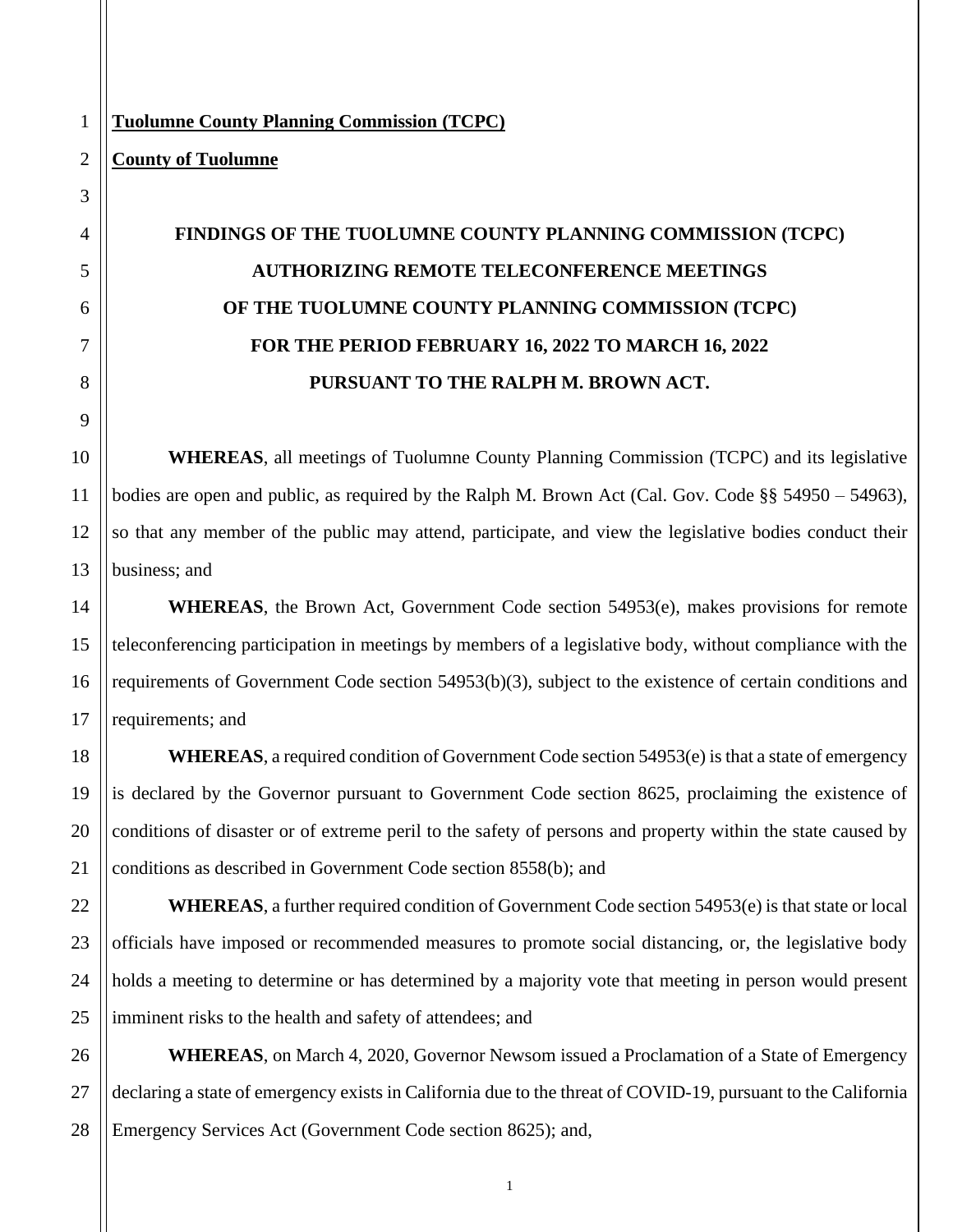**WHEREAS**, on June 11, 2021, Governor Newsom issued Executive Order N-07-21, which formally rescinded the Stay-at-Home Order (Executive Order N-33-20), as well as the framework for a gradual, risk-based reopening of the economy (Executive Order N-60-20, issued on May 4, 2020) but did not rescind the proclaimed state of emergency; and,

**WHEREAS**, on June 11, 2021, Governor Newsom also issued Executive Order N-08-21, which set expiration dates for certain paragraphs of the State of Emergency Proclamation dated March 4, 2020 and other Executive Orders but did not rescind the proclaimed state of emergency; and,

**WHEREAS**, as of the date of this Findings, neither the Governor nor the state Legislature have exercised their respective powers pursuant to Government Code section 8629 to lift the state of emergency either by proclamation or by concurrent Findings the state Legislature; and,

**WHEREAS**, the California Department of Industrial Relations has issued regulations related to COVID-19 Prevention for employees and places of employment. Title 8 of the California Code of Regulations, Section 3205(5)(D) specifically recommends physical (social) distancing as one of the measures to decrease the spread of COVID-19 based on the fact that particles containing the virus can travel more than six feet, especially indoors; and,

**WHEREAS**, the [Tuolumne County Planning Commission (TCPC)] finds that state or local officials have imposed or recommended measures to promote social distancing, based on the California Department of Industrial Relations' issuance of regulations related to COVID-19 Prevention through Title 8 of the California Code of Regulations, Section 3205(5)(D); and,

**WHEREAS**, as a consequence, the Tuolumne County Planning Commission (TCPC) does hereby find that it shall conduct its meetings by teleconferencing without compliance with Government Code section 54953 (b)(3), pursuant to Section 54953(e), and that such legislative bodies shall comply with the requirements to provide the public with access to the meetings as prescribed by Government Code section 54953(e)(2).

///

///

///

///

1

2

3

4

5

6

7

8

9

10

11

12

13

14

15

16

17

18

19

20

21

22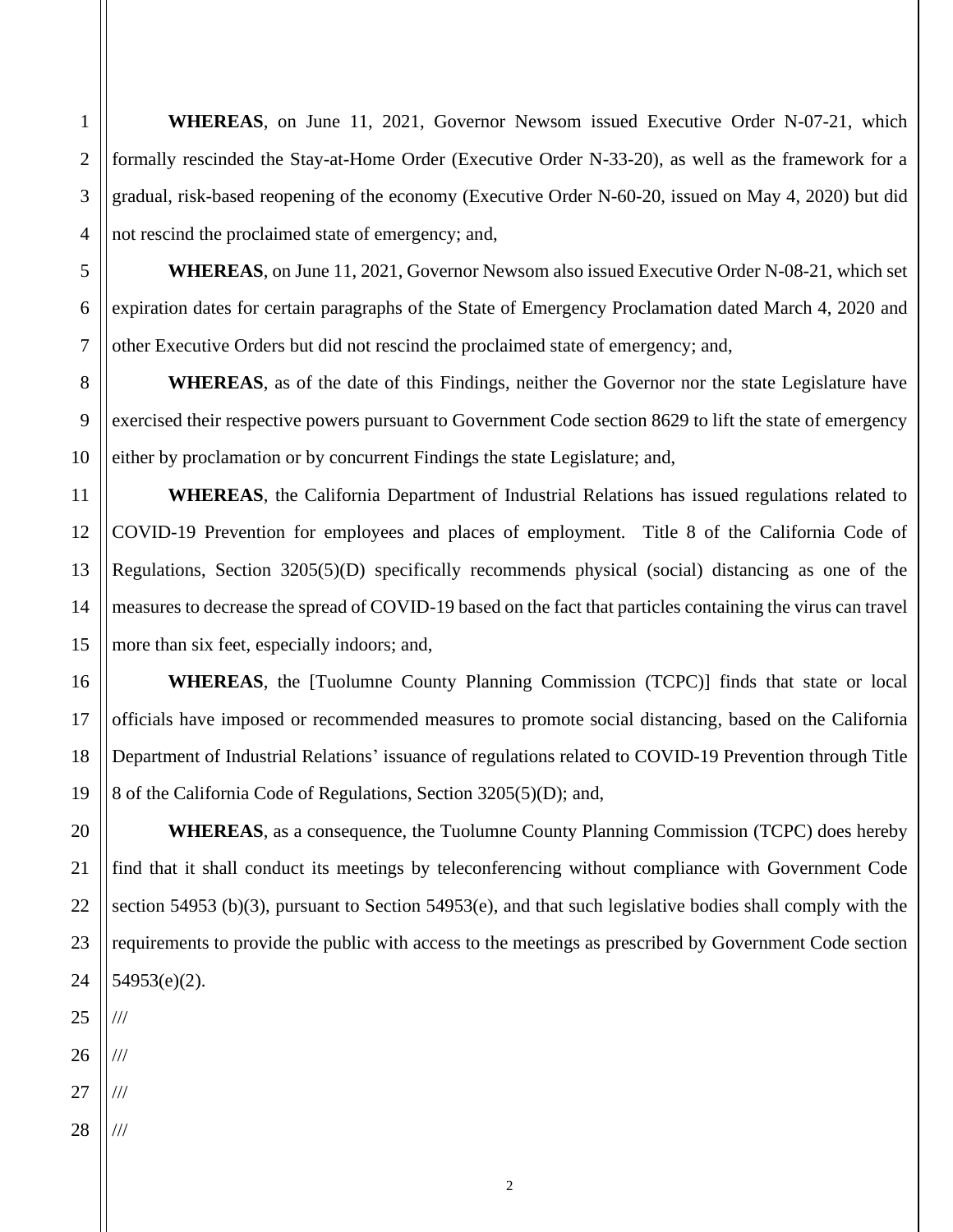**NOW, THEREFORE, BE IT RESOLVED, FOUND AND ORDERED** by the Tuolumne County Planning Commission (TCPC) , County of Tuolumne, State of California, in regular session assembled on February 2, 2022 does hereby resolve as follows:

Section 1. Recitals. All of the above recitals are true and correct and are incorporated into this Findings by this reference.

6 7 8 9 10 Section 2. State or Local Officials Have Imposed or Recommended Measures to Promote Social Distancing. The Tuolumne County Planning Commission (TCPC) hereby proclaims that state officials have imposed or recommended measures to promote social (physical) distancing based on the California Department of Industrial Relations' issuance of regulations related to COVID-19 Prevention through Title 8 of the California Code of Regulations, Section 3205(5)(D).

Section 3. Remote Teleconference Meetings. The Tuolumne County Planning Commission (TCPC) is hereby authorized and directed to take all actions necessary to carry out the intent and purpose of these Findings including, conducting open and public meetings in accordance with Government Code section 54953(e) and other applicable provisions of the Brown Act.

Section 4. Effective Date. These Findings shall take effect immediately upon its adoption and shall be effective until the earlier of (i) December 13, 2021, or (ii) such time the Tuolumne County Planning Commission (TCPC) adopts a subsequent Findings in accordance with Government Code section 54953(e)(3) to extend the time during which its legislative bodies may continue to teleconference without compliance with Section 54953(b)(3).

ADOPTED this 16<sup>th</sup> day of February, 2022 by Tuolumne County Planning Commission (TCPC), by the following vote:

23 YES:

1

2

3

4

5

11

12

13

14

15

16

17

18

19

20

21

22

24 NO:

ABSENT:

ABSTAIN: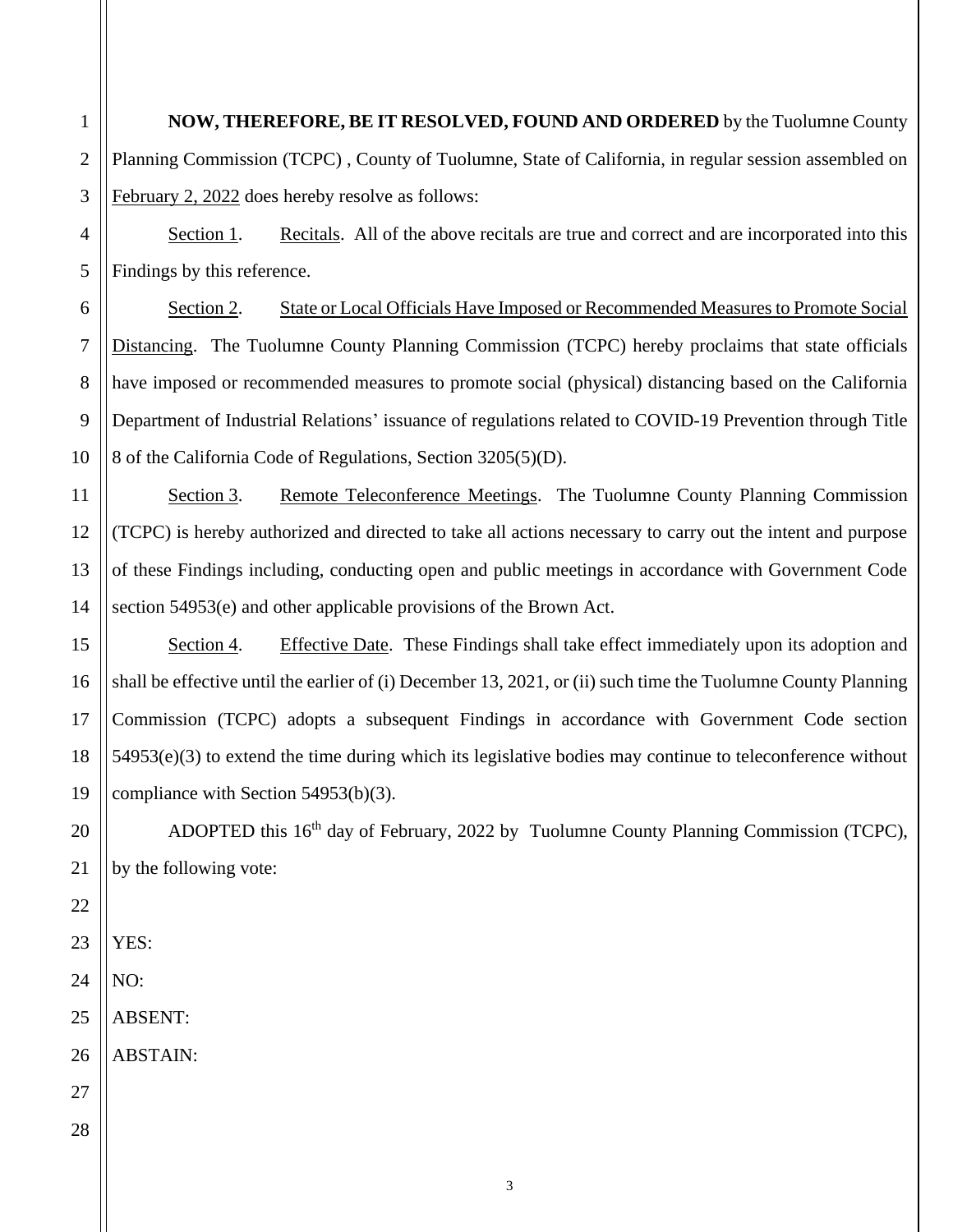|                                                                                                                               | TUOLUMNE COUNTY PLANNING COMMISSION                                                                                                                                                                                |  |
|-------------------------------------------------------------------------------------------------------------------------------|--------------------------------------------------------------------------------------------------------------------------------------------------------------------------------------------------------------------|--|
| <b>PROCEDURAL RULES FOR THE CONDUCT OF PUBLIC HEARINGS</b>                                                                    |                                                                                                                                                                                                                    |  |
|                                                                                                                               |                                                                                                                                                                                                                    |  |
| For any public hearing conducted by the Tuolumne County Planning Commission, the order of<br>business shall be the following: |                                                                                                                                                                                                                    |  |
| 1.                                                                                                                            | Opening of Public Hearing and announcement by Chair of matter to be heard.                                                                                                                                         |  |
| 2.                                                                                                                            | When a Planning Staff report exists, such report shall be made public prior to or at the<br>beginning of the hearing and shall be a matter of public record.                                                       |  |
| 3.                                                                                                                            | Questions by Commission of Staff.                                                                                                                                                                                  |  |
| 4.                                                                                                                            | Presentation of reports or evidence by Commissioners, Staff, or other County<br>Departments or public agencies.                                                                                                    |  |
| 5.                                                                                                                            | Proponents' arguments and evidence.                                                                                                                                                                                |  |
| 6.                                                                                                                            | Opponents' arguments and evidence.                                                                                                                                                                                 |  |
| 7.                                                                                                                            | Neutral parties' arguments and evidence.                                                                                                                                                                           |  |
| 8.                                                                                                                            | Rebuttal by proponents.                                                                                                                                                                                            |  |
| 9.                                                                                                                            | Surrebuttal by opponents.                                                                                                                                                                                          |  |
| 10.                                                                                                                           | Close of Public Hearing by declaration of Chair.                                                                                                                                                                   |  |
| 11.                                                                                                                           | Discussion among Commissioners and questions of Staff                                                                                                                                                              |  |
| 12.                                                                                                                           | Entertainment of motion and second.                                                                                                                                                                                |  |
| 13.                                                                                                                           | Discussion on the motion.                                                                                                                                                                                          |  |
| 14.                                                                                                                           | Call for the question by the Chair.                                                                                                                                                                                |  |
| 15.                                                                                                                           | Vote on the motion.                                                                                                                                                                                                |  |
| 16.                                                                                                                           | If motion fails, the Chair will entertain a new motion.                                                                                                                                                            |  |
|                                                                                                                               | <b>ADDITIONAL RULES:</b>                                                                                                                                                                                           |  |
|                                                                                                                               | Quorum - A quorum of the Commission must be present in order to conduct any<br>business. A quorum of the Commission shall consist of not less than four (4) members of<br>the Commission.                          |  |
| В.                                                                                                                            | <b>Voting Procedure</b> – Members of the Commission shall vote viva voce (by the voice).<br>Each member shall audibly indicate his or her position on any motion before the<br>Commission in the following manner: |  |
|                                                                                                                               | "Aye", "Yea" or "Yes" shall signify an affirmative vote.<br>"Nay" or "No" shall signify a negative vote.<br>"I abstain" shall signify that the member is refraining from voting.                                   |  |

Procedural Rules for the Conduct of Public Hearings Procedural Rules for the Conduct of Public Hearings Page 1 of 5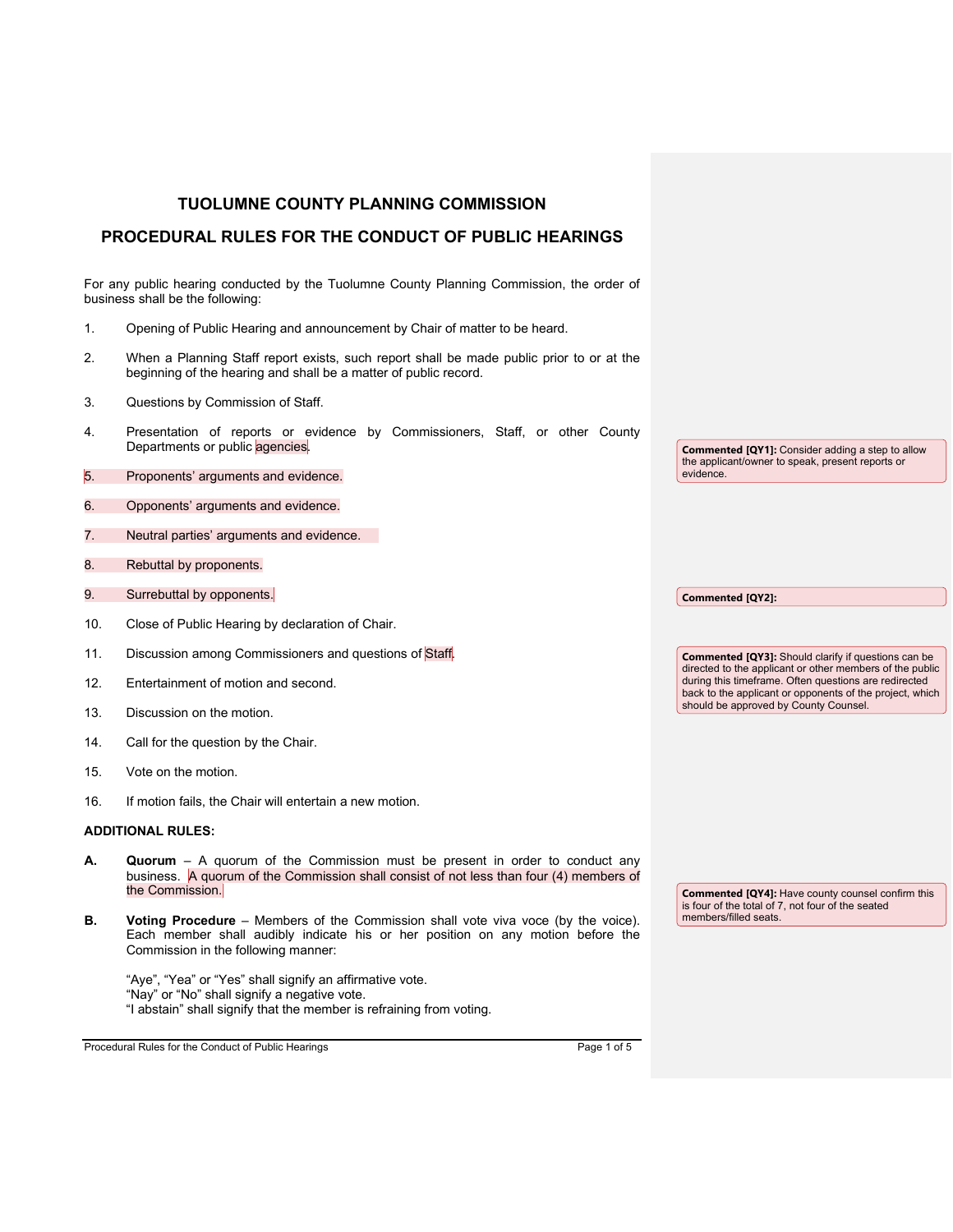A Commissioner who does not audibly indicate his or her position on any motion shall be considered to have voted affirmatively.

To be carried, a question must receive the affirmative vote of a majority of the filled positions on the Commission, or such majority as is otherwise specifically provided by law. Abstentions shall not be counted as either an affirmative or negative vote.

The minutes of the meeting shall identify the names of the Commissioners making and seconding motions and those who dissent on the vote. If the vote was unanimous, the entry need only indicate that the question was unanimously carried, and such an entry shall be prima facie evidence that the question was so carried.

Following each vote, the Chair shall declare the vote of the Commission and, unless objection shall be made at such time, the vote so declared shall be considered as correct. If an objection is made regarding the vote by any member of the Commission or Staff, the Chair shall poll the Commissioners on whether they wish to vote on the motion again. If a majority of the voting members of the Commission so agree, the Chair shall ask for another vote on the motion. Objection to the second vote on the motion shall not require further consideration by the Commission.

The Chair shall be entitled to make or second a motion and shall vote on all questions in the manner set forth herein.

- **C. Commission Unable to Take Action** In accordance with Section 17.72.050 of the County Ordinance Code, if, after concluding a hearing on a matter before it, the Commission is unable to take action, after a motion is made and seconded to approve, conditionally approve or deny the matter, with a quorum present and voting thereon, the matter shall be handled as follows:
	- 1. For Zone Changes, Development Agreements, Tentative Subdivision Maps, Agricultural Preserves and any other entitlement which requires action by the Board of Supervisors, the matter shall be automatically referred to the Board of Supervisors and set for hearing without recommendation.
	- 2. For Site Development Permits, Conditional Use Permits, Site Review Permits, Variances and Design Review Permits which have been appealed to the Commission or referred to the Commission by the Community Development Director, the matter shall be automatically referred to the Board of Supervisors for action.
	- 3. For Reasonable Accommodations, Conditional Use Permits and any other entitlement for which action by the Planning Commission is required pursuant to the County Ordinance Code, the matter shall be automatically referred to the Board of Supervisors for action.
	- 4. For matters pertaining to the General Plan or amendments thereto, the Commission is required by Section 65354 of the Government Code to make a recommendation to the Board of Supervisors; consequently, the matter shall be continued to the next regularly scheduled or special meeting of the Commission.
- **D. Minutes** The minutes of each meeting of the Commission shall be approved by Commission action. Approval shall be prima facie evidence of the accuracy and correctness of said minutes.
- **E. Zone Change Applications** When any hearing is held on an application for a change of zoning for parcels, a staff report with recommendations and the basis for such

Procedural Rules for the Conduct of Public Hearings Page 2 of 5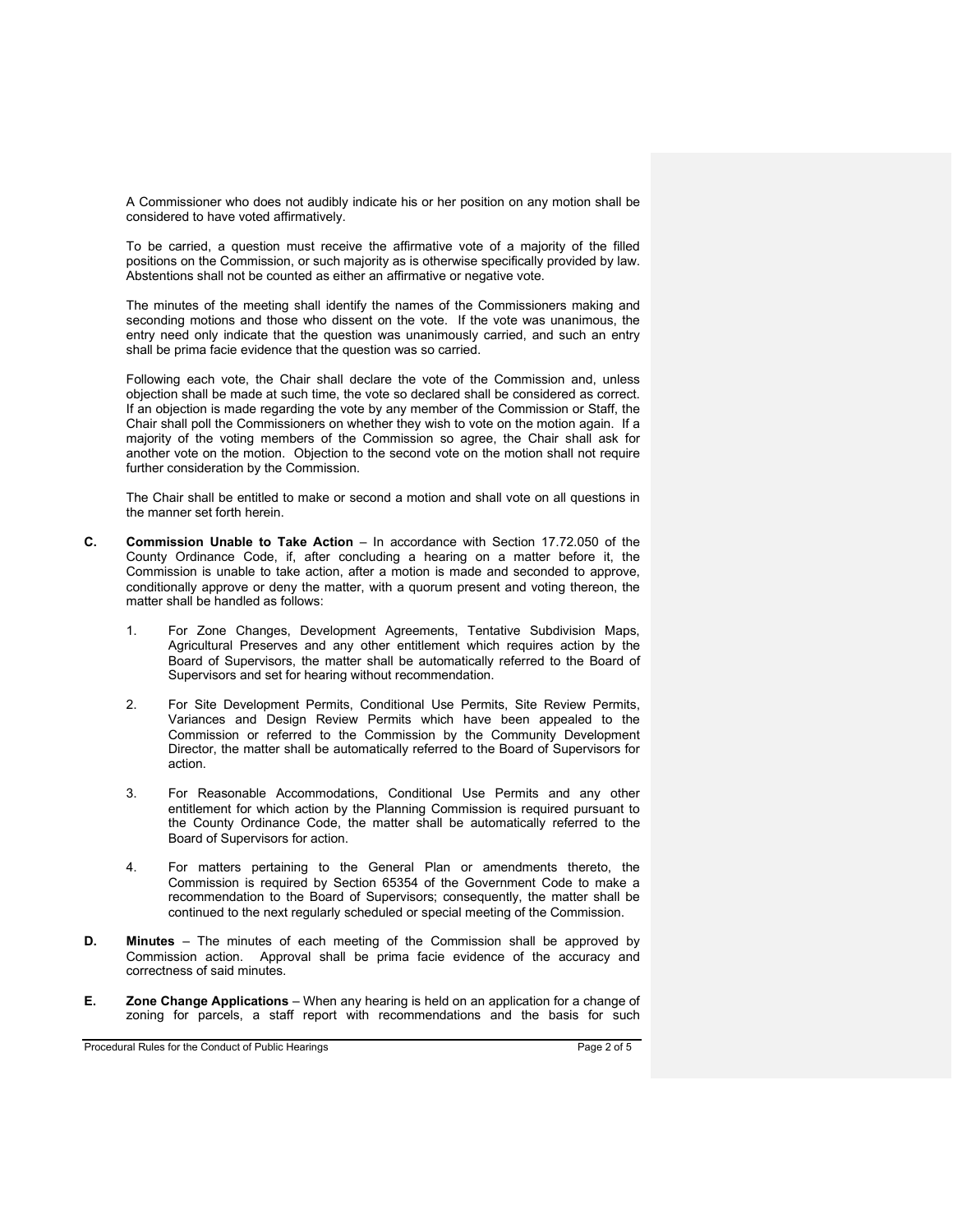recommendations shall be included in the record of the hearing.

- **F. Matters Not on the Agenda** The Commission may take action on items of business not appearing on the posted agenda under either of the conditions stated below. Prior to discussion of any items pursuant to this section, the Commission shall publicly identify the item:
	- 1. On a determination by a unanimous vote of those Commission members present, that there is a need to take immediate action and the need for action came to the attention of the Commission subsequent to the posting of the agenda.
	- 2. The item was posted for a prior meeting of the Commission and at the prior meeting the item was continued to the meeting at which action is being taken.
- **G. Public Comment** Members of the public wishing to address the Commission on any item not on the agenda will be given a total of 15 minutes prior to commencement of the first public hearing item. The Commission is prohibited from acting on any matter, but may respond to questions or place items on a future agenda.
- **H. Order of Agenda** The Planning Commission reserves the right to change the order of items on the agenda in order to better serve the taxpaying public.
- **I. Allocation of Time** Planning Commission meetings begin at 7:00 p.m. with "Planning Commission Business." Hearings are scheduled to begin immediately after "Public Comment" and terminate no later than 11:00 p.m., unless by majority vote the Commission extends the meeting to a specific time. The Chair is responsible for allocating a fair share of time for each item on the agenda. Any item that cannot be resolved in its allocated time will be "suspended" and will resume at that point that the last item on the agenda has either been resolved, or has used up its time allocation. Any items that still cannot be resolved will be scheduled for a continued hearing at a date to be specified.
- **J. Continuation of Hearing** The Planning Commission may continue a public hearing to a new date, time or place to inspect the premises, allow additional interested parties to attend the hearing, gather additional evidence or to otherwise assure all parties of a fair and impartial hearing. A public hearing may be continued at any time after it has been opened by the Chair. At the discretion of the Chair, testimony may be heard prior to a continuance from persons who indicate that they will not be able to be present at the continued hearing. If a pubic hearing is continued, the continued hearing shall begin with the item of business that was not completed at the previous hearing and continue through each item above, after the Chair announces the matter to be heard.
- **K. Authority of Commission** On most matters, the Planning Commission acts as a recommending body to the Board of Supervisors and there will be a hearing by the Board before a final decision is made. Zone Changes, General Plan Amendments, Development Agreements and Tentative Subdivision Maps are automatically scheduled for a Board hearing after the Planning Commission completes its process. Interested parties should check with either the Community Development Department or the Board Clerk to learn the date of the hearing.

Actions by the Planning Commission on such matters as Use Permits, Variances, Design Review Permits, Reasonable Accommodations, Site Review Permits and Site Development Permits are final unless appealed to the Board of Supervisors. An appeal must be filed in accordance with Section 17.68.130 of the County Ordinance Code.

**L. Presentation During Hearing** – Persons making a presentation during a public hearing

Procedural Rules for the Conduct of Public Hearings Page 3 of 5

**Commented [QY5]:** This should clarify that the entire public comment period is to last 15 minutes, and can be extended with consensus. Also should clarify the chair can set the time limit for each speaker.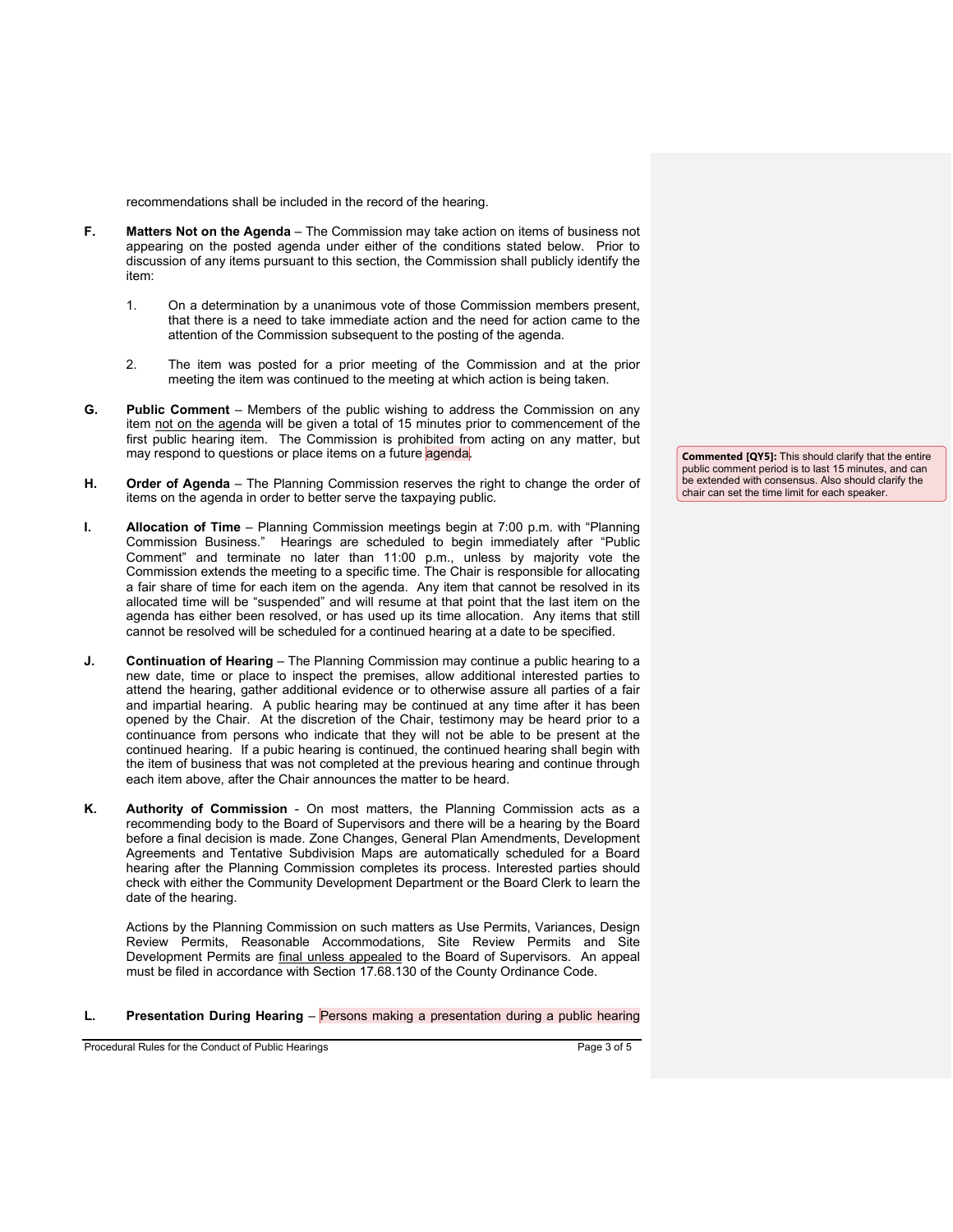shall give their name and town of residence and shall state whether they are appearing as individuals or representatives of a group. All members of the audience shall be given an opportunity to address the Commission, but shall not address one another without permission from the Chair. The Chair reserves the right to limit the amount of time given to each speaker. If, in the opinion of the Chair, the matter has been thoroughly covered by verbal, written or visual evidence and further presentations are merely repetitious, the Chair may terminate the discussion and entertain a motion for disposition of the matter. Any person making a verbal presentation is encouraged to submit a written statement also.

- **M. Disorderly Conduct** In the event that any meeting is willfully interrupted by an individual, a group or groups of persons, so as to render the orderly conduct of such meeting infeasible, the Commission may order the removal of the individual or individuals willfully interrupting the meeting. If order cannot be restored by the removal of the individual or individuals willfully interrupting the meeting, the Commission may order the meeting room cleared and continue in session. Only matters appearing on the agenda may be considered in such a session and duly accredited members of the press and other news media, except those participating in the disturbance, shall be allowed to attend. During such a session, the Commission may re-admit an individual or individuals if it finds that person or persons not responsible for willfully disturbing the orderly conduct of the meeting and such re-admission will not disrupt the continued orderly conduct of business.
- **N. Election of Officers** At the first meeting after February 15<sup>th</sup> of each year, the Commission shall elect a Chair and Vice Chair to serve in those respective offices for one year or until a successor is elected. The Commission shall also elect other officers or representatives to committees as provided by County regulations or the Board of Supervisors. Currently, the Planning Commission provides representation as follows: two representatives to the Board of Supervisors Planning Committee and one alternate representative to the Board of Supervisors Planning Committee. Elections of officers and representatives shall be in the following manner:
	- 1. Announcement of the election of officers and representatives by the Chair.
	- 2. The Chair shall call for nominations for the office of Chair from the Commissioners present.
	- 3. The Chair shall ask if the nominee wishes to accept the nomination. Any Commissioner may decline to serve in any office if nominated.
	- 4. The Chair shall call for any other nominations for the office of Chair. If no other nominations are made, the Chair shall call for a motion to close the nominations for Chair. The Chair shall call for a second to the motion to close the nominations. The Chair shall then call for a vote on the motion. The motion must pass to close the nominations.
	- 5. After closing the nominations for Chair, the Chair shall call for discussion of the nominations by the Commission.
	- 6. After discussion, the Chair shall call for the vote on the nominations by asking for those in support of the first nominee, then those in support of the second nominee, until votes have been taken for each of the nominees for that office.
	- 7. If there is a tie vote, the Chair shall call for a vote between the tied nominees and ask for discussion of the nominations by the Commission.
	- 8. After discussion, the Chair shall call for the vote as provided above in N.6.

Procedural Rules for the Conduct of Public Hearings Page 4 of 5

**Commented [QY6]:** This is not accurate and should be removed. Individuals do not have to state their name.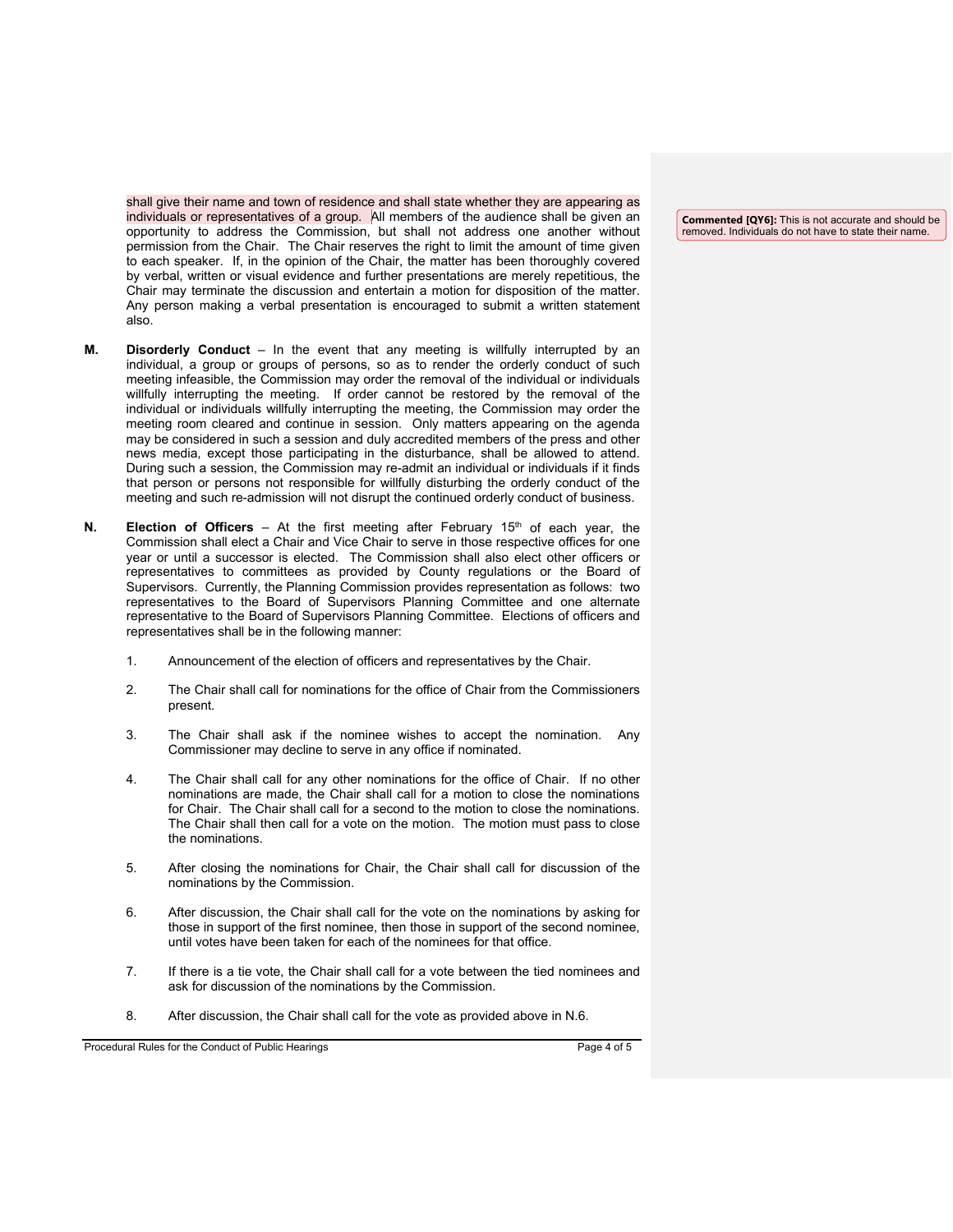- 9. If there is still a tie vote, the Chair shall continue the election of that office to the next regularly scheduled or special meeting of the Commission unless one of the nominees withdraws from the election.
- 10. Upon a withdrawal of a nominee, the Chair shall call for a new election for Chairman in accordance with procedures listed herein.
- 11. If there is a majority vote for one nominee, the Chair shall declare that nominee to be the new Chair and hand the gavel to the new Chair.
- 12. The new Chair shall conduct the election of the other officers and representatives in the same manner as prescribed above for the Chair.
- 13. Elected officers' and representatives' positions shall become effective upon declaration by the Chair that a Commissioner has been elected to the respective position.
- **O. Recording/Transcript/Minutes** An audio tape recording, official verbatim transcript, or minutes of the proceedings of any such hearing shall be available at cost to anyone who requests such recording, transcript, or minutes as follows:
	- 1. For a verbatim transcript, a request must be submitted in writing at least ten (10) days prior to the hearing to the Community Development Department accompanied by a cash deposit equal to one day's salary of a court reporter. Such deposit is non-refundable but shall be applied toward the cost of the completed transcript.
	- 2. For an audio tape recording, a request may be submitted orally to the Community Development Department before or after the hearing. After such a request is made, a duplicate copy of each cassette tape made during the entire meeting of the Planning Commission will be made; duplicates of portions of the meeting will not be made. The fee for duplicating each cassette tape shall be equal to the County's cost to prepare the tape. Currently the fee is \$16.50 per cassette tape. Tape recordings of regular and special meetings of the Commission shall be retained for two (2) years.
	- 3. For minutes of the meeting, a request may be submitted orally to the Community Development Department before or after the hearing. The fee for the minutes shall be equal to the County's cost for photocopying. Currently, the fee is \$.10 per page.

*(These procedures have been adopted pursuant to Section 65804 of the Government Code and Section 2.32.070 of the Tuolumne County Ordinance Code by the Tuolumne County Planning Commission on November 11, 1995, and as amended on May 15, 2002, July 17, 2002, and July 18, 2007.)* 

**Commented [QY7]:** This section can be updated now that we have meetings recorded on zoom…staff can address this section and options.

**Commented [QY8]:** Recommend adding a section on allowing a "report" item on the agenda. Also recommend adding details in procedures about what constitutes a "report". Often times these turn into discussions which would be a Brown Act violation.

July 18, 2007 S:\CDDirector\TCPC\Procedural Rules\Procedures - Adopted 2007.doc

Procedural Rules for the Conduct of Public Hearings Page 5 of 5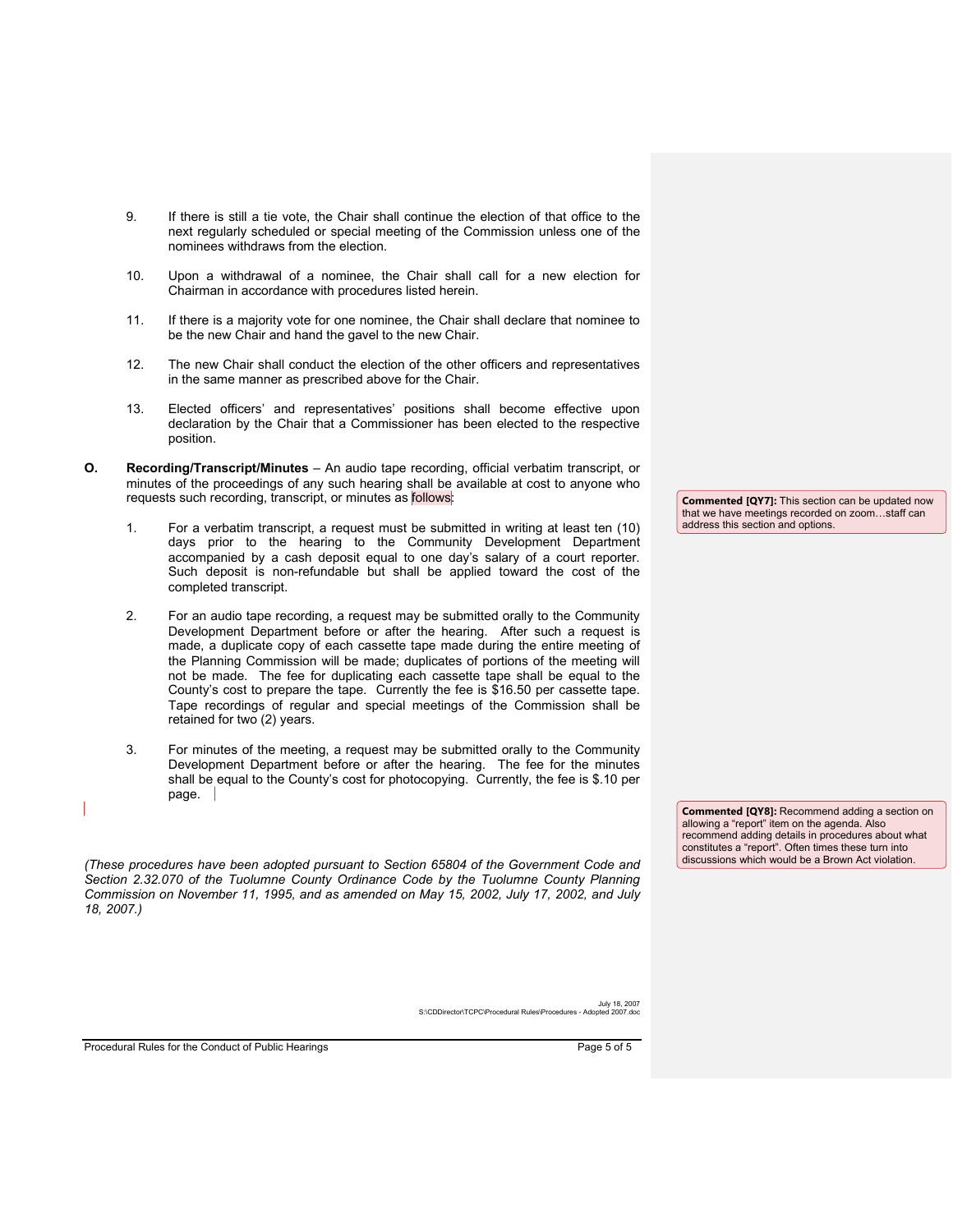

## **COMMUNITY DEVELOPMENT DEPARTMENT**

**Quincy Yaley, AICP** Director

Land Use and Natural Resources – Housing and Community Programs – Environmental Health – Building and Safety – Code Compliance

#### **TUOLUMNE COUNTY**

#### **PLANNING COMMISSION MEETING**

Mailing: 2 S. Green Street Sonora, CA 95370 (209) 533-5633 (209) 533-5616 (Fax) (209) 533-5909 (Fax – EHD) www.tuolumnecounty.ca.gov

48 Yaney Avenue, Sonora

#### **MINUTES**

#### **November 17, 2021**

**PRESENT:** Chair Mike Gustafson, Vice-Chair Jerry Morrow, and Commissioners Jim Jordan, Catherine Santa Maria, Larry Bei, Linda Emerson, Kara Bechtle

#### **ABSENT: Kara Bechtle**

**STAFF:** Quincy Yaley, Community Development Department Director; Natalie Rizzi, Senior Planner; Cheydi Gonzales, Land Use Technician

\* \* \* \* \* \* \*

#### **CALL TO ORDER/WELCOME:**

Chair Gustafson called the meeting of November 17, 2021, to order at 6:00 p.m. and led the Commission and audience members in the Pledge of Allegiance.

Chair Gustafson asked staff to roll call the Commission.

Chair Gustafson: Present Vice-Chair Morrow: Abesent Commissioner Beil: Present Commissioner Emerson: Present Commissioner Santa Maria: Present Commissioner Jordan: Present Commissioner Bechtle: Absent

Chair Gustafson indicated that there was a quorum.

#### **PLANNING COMMISSION BUSINESS:**

#### **1. Adopting Resolution PC2021-001 authorizing remote teleconference meetings of TCPC for the period of November 17, 2021 to December 17, 2021.**

It was moved by Commissioner Santa Maria and seconded by Commissioner Beil to approved Resolution PC202021-001 authorizing remote teleconference meetings for TCPC for the period of November 17, 2021 to December 17, 2021.

Chair Gustafson asked staff to roll call for the vote.

Chair Gustafson: Aye Vice-Chair Morrow: Absent Commissioner Beil: Aye Commissioner Jordan: Abstain Commissioner Emerson: Abstain Commissioner Santa Maria: Aye

Tuolumne County Planning Commission Minutes for November 17, 2021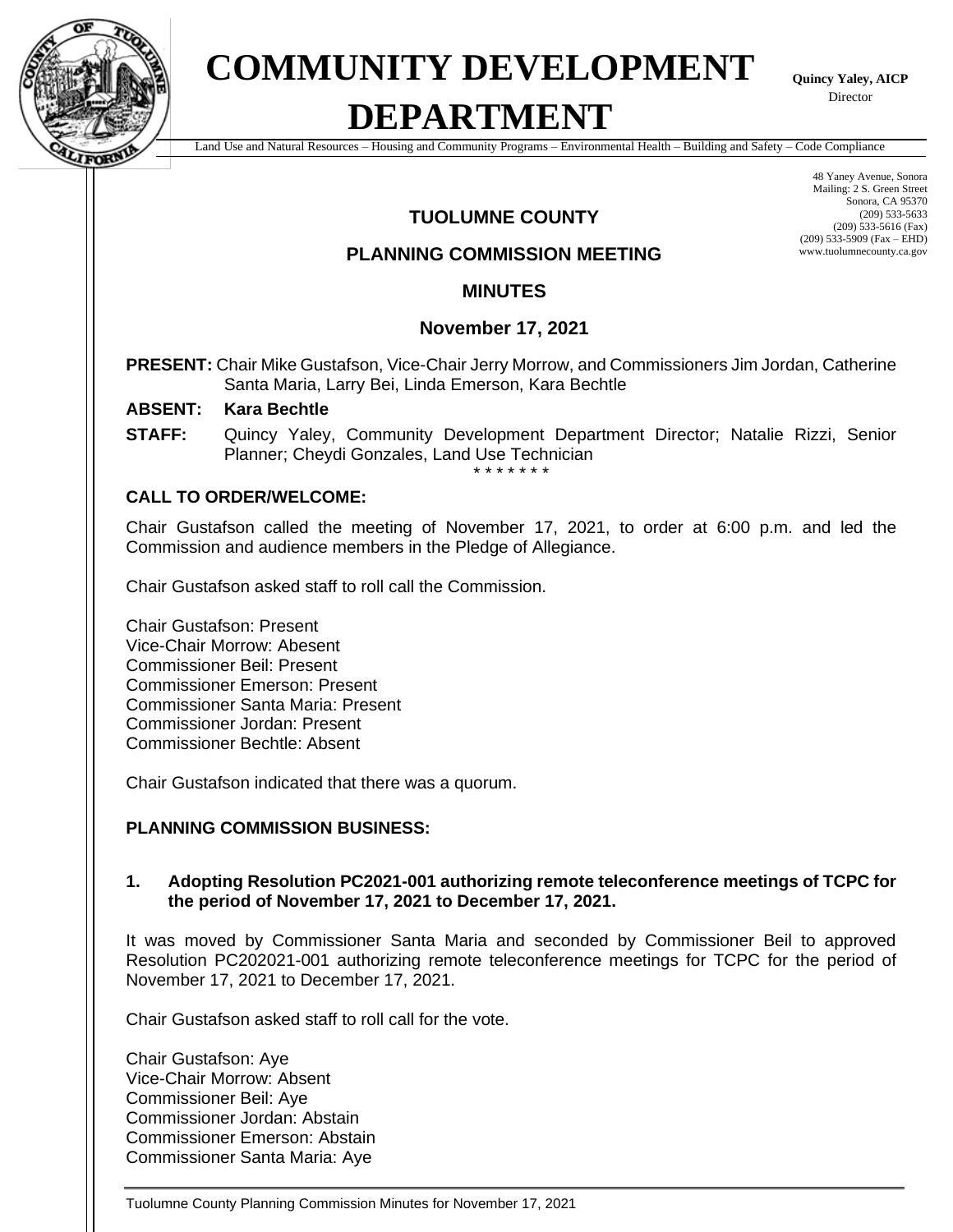Commissioner Bechtle: Absent

Chair Gustafson called for the vote. 5; Ayes, 0; Noes, 0; Abstain,

Motion carried:  $5 - 0 - 0$  With Vice-Chair Morrow and Commissioner Bechtle being absent.

#### **2. Reports**

#### **a. Commissioners and Staff**

None

#### **b. Report from the Board of Supervisors Planning Committee Representative**

Commissioner Beil noted that there was a Board of Supervisors Planning Committee meeting. He noted that the Committee is reviewing the Title 17 Update along with the permitting processes and wireless towers. He noted that he has a conflict that will prevent him from being a representative.

Ms. Yaley responded that they will address new representation at the next Tuolumne County Planning Commission meeting.

#### **c. Report from the Agricultural Advisory Committee Representative**

Commissioner Santa Maria noted that there was no meeting; therefore, there was nothing to report.

#### **3. Minutes of the meeting of September 1, 2021**

It was moved by Commissioner Santa Maria and seconded by Commissioner Emerson to approve the minutes of September 1, 2021 with modifications.

Chair Gustafson asked staff to roll call for the vote.

Chair Gustafson: Aye Vice-Chair Morrow: Absent Commissioner Beil: Aye Commissioner Jordan: Abstain Commissioner Emerson: Abstain Commissioner Santa Maria: Aye Commissioner Bechtle: Absent

Chair Gustafson called for the vote. 5; Ayes, 0; Noes, 0; Abstain,

Motion carried:  $5 - 0 - 0$ .

Motion carried:  $5 - 0 - 0$  With Vice-Chair Morrow and Commissioner Bechtle being absent.

Vice-Chair Morrow arrived to the meeting after the votes on the minutes.

#### **PUBLIC COMMENT:**

Chair Gustafson opened the 15-minute public comment period, during which anyone wishing to could come forward and address the Commission on any item not on the Agenda.

#### **PUBLIC HEARING:**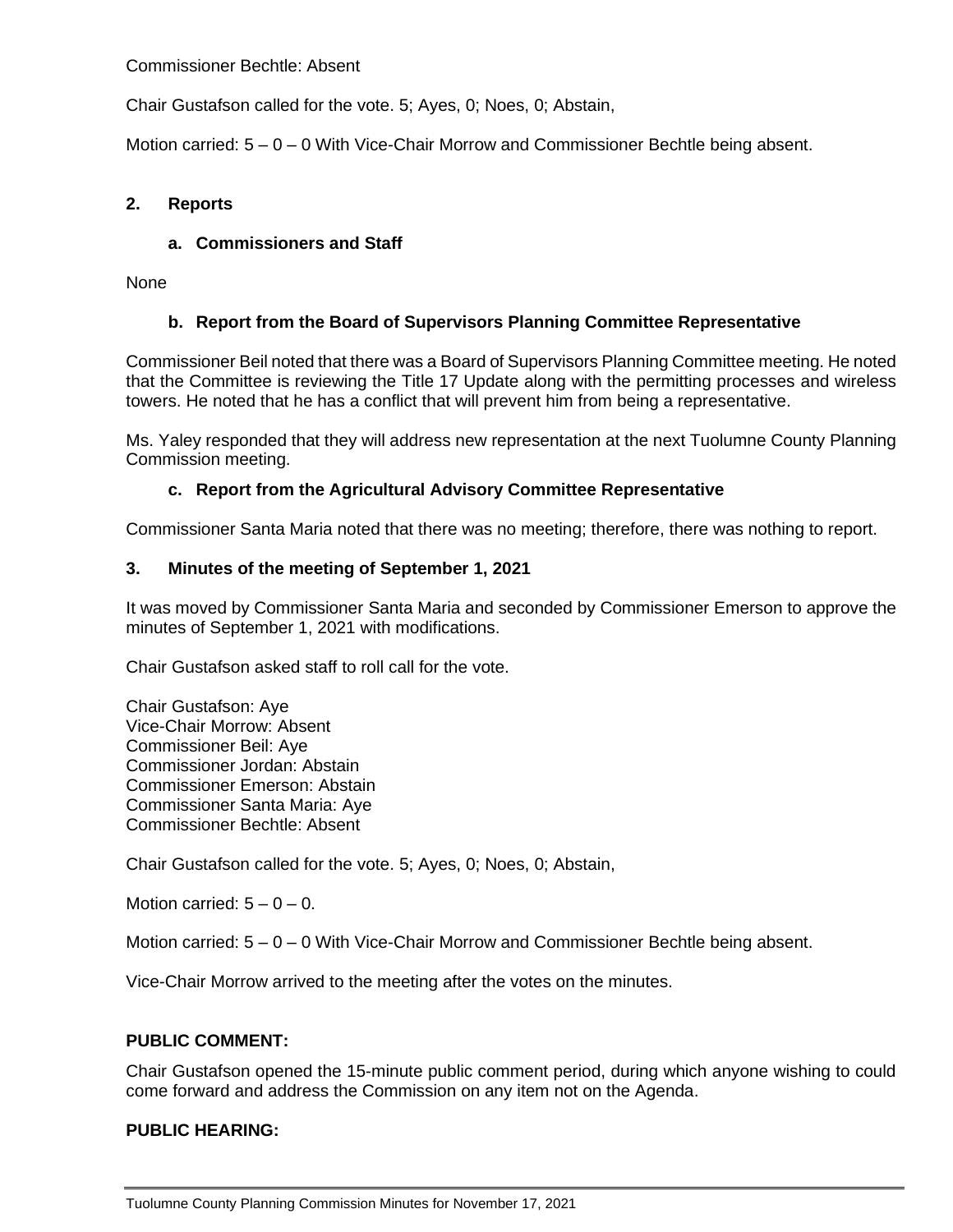**1. KALWAY,** Ordinance for Zone Change RZ21-003 to rezone a 9,064± square foot parcel from R-3:MX:AIR (Multiple-Family Residential: Mobilehome Exclusion: Airport combining) district to R-1:MX:AIR (Single-Family Residential: Mobilehome Exclusion: Airport combing) district under Title 17 of the Tuolumne County Ordinance Code.

The project site is located at 19333 Oak Grove Circle in the community of Groveland. Approximately 32± feet northeast of the intersection of Oak Grove Circle and Mueller Drive within Pine Mountain Lake Subdivision. The project site is located within a portion of Section 16, Township 1 South, Range 16 East, Mount Diablo Baseline and Meridian, and within Supervisorial District 4. Assessor's Parcel Number: 090-250-044.

Cheydi Gonzales, Land Use Technician, gave a PowerPoint Presentation on the proposed project description and location.

Chair Gustafson opened the public hearing and asked if there was anyone who wished to speak on the proposed project. Seeing no one, he closed the public comment period and referred the item back to the Commission.

It was moved by Vice-Chair Morrow and seconded by Commission Santa Maria to recommend approval of Rezone RZ21-003 based on Findings A through D.

Chair Gustafson asked staff to roll call for the vote.

Chair Gustafson: Aye Vice-Chair Morrow: Aye Commissioner Beil: Aye Commissioner Jordan: Aye Commissioner Emerson: Aye Commissioner Santa Maria: Aye Commissioner Bechtle: Absent

Chair Gustafson called for the vote. 6; Ayes, 0; Noes, 0; Abstain,

Motion carried:  $6 - 0 - 0$  With Commissioner Bechtle being absent.

**2. SMITH/RASMUSSEN,** Ordinance for zone Change RZ21-005 to rezone a 0.13 acre parcel to M-U:D:HDP:MX and a 0.42 acre parcel to M-U:D:H:HDP:MX.

The project site is located at 18201 and 18189 Seco Street, approximately 150± feet northeast of the intersection of Main Street and Seco Street in the community of Jamestown. A portion of Section 10, Township 1 North, Range 14 East, Mount Diablo Baseline & Meridian. Assessor's Parcel Numbers 003-181-012 and 003-181-013. Supervisorial District Number 5.

Cheydi Gonzales, Land Use Technician, gave a PowerPoint presentation on the proposed project location and description.

Chair Gustafson opened the public hearing and asked if there was anyone who wished to speak on the proposed project. Seeing no one, he closed the public comment period and referred the item back to the Commission.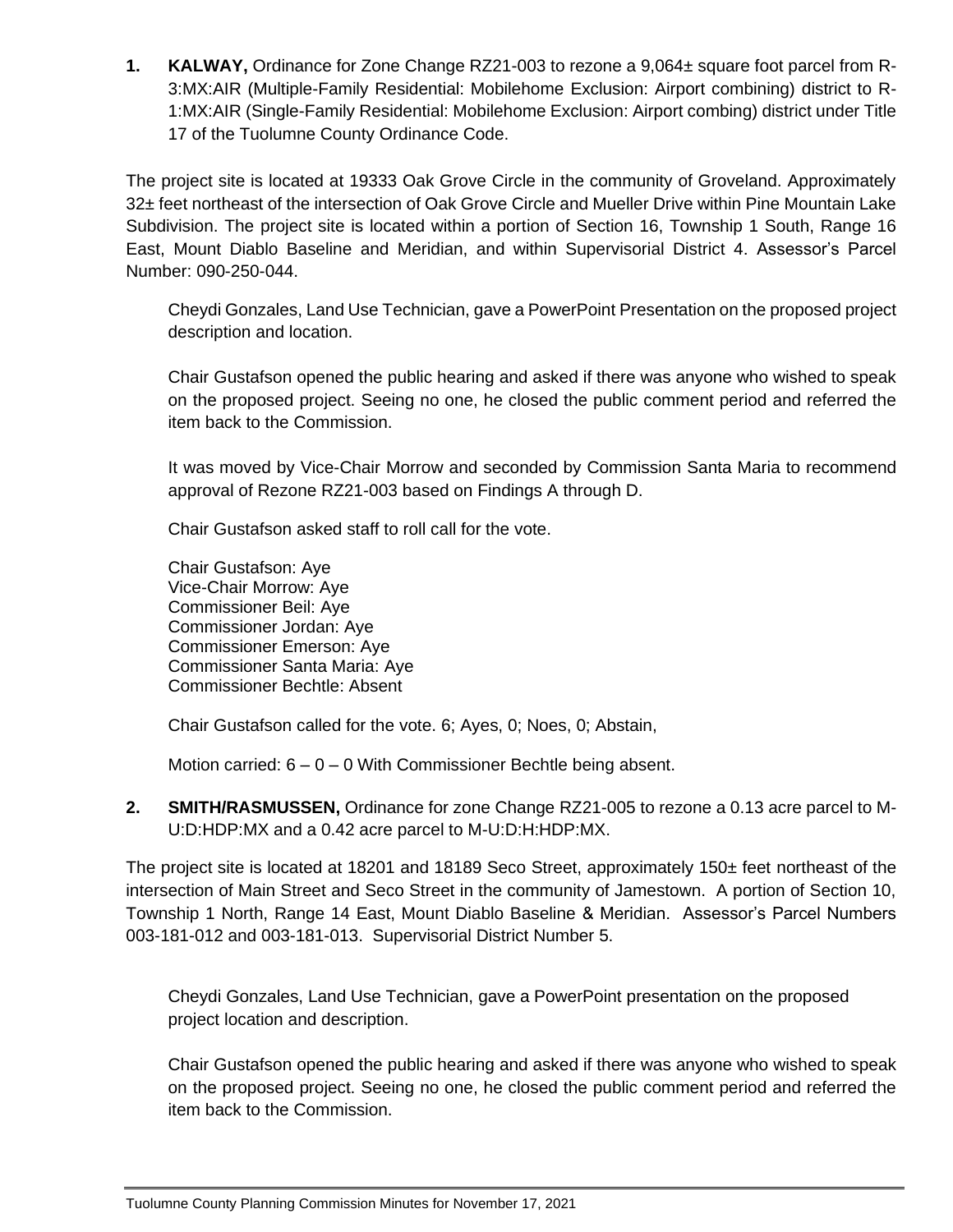It was moved by Commissioner Santa Maria and seconded by Commissioner Beil to recommend approval of Zone Change RZ21-005 based on Findings A through D.

Chair Gustafson asked staff to roll call for the vote.

Chair Gustafson: Aye Vice-Chair Morrow: No Commissioner Beil: No Commissioner Jordan: Aye Commissioner Emerson: No Commissioner Santa Maria: Aye Commissioner Bechtle: Absent

Chair Gustafson called for the vote. 6; Ayes, 0; Noes, 0; Abstain,

Motion passed:  $6 - 0 - 0$  With Commissioner Bechtel being absent.

**3. VALLEY VISTA SUBDIVISION,** Tentative Subdivision Map (T10-010(1)), Planned Unit Development (PUD10-002(1)), and Conditional Use Permit (CUP10-004(1)) to revise the "Valley Vista Project" to allow for the development of up to 229 primary residential units on 92.7 acres and grant exemptions from the application of development regulations due to the public benefit of the project.

The project site is located on the north side of Golf Links Road, east of Jamestown Road and west of McKibbin Drive, Jamestown. Site of the former Sonora Golf Course. A portion of Sections 2 and 3, Township 1 North, Range 14 East. Assessor's Parcel Number 59-020-46. Within Supervisorial District 5.

Quincy Yaley, Community Development Department Director, gave a PowerPoint presentation on the proposed project location and description.

Chair Gustafson asked if the Commission had any questions of staff.

Vice-Chair Morrow asked for clarification regarding Caltrans traffic light determination.

David Ruby, Public Work Engineer, noted that the traffic requirements would be triggered at different phases of the development process.

Linda Emerson asked if the proposed fire station is a Cal fire station and been approved by the County.

Andrew Murphy, Assistant Chief for County Fire noted that the proposed area is a designation of space for a future fire station.

Commissioner Beil asked for clarification regarding the Caltrans threshold calculations in conjunction with the projects phased out development.

Mr. Ruby noted that the adopted 2010 conditions of approval defined 7.5 trips per single family residential builds and 5.4 trips per condominium or apartment unit. He noted that based on that ratio, 540 trips per day would be generated by phase one build out. He noted that phase one would trigger the first three thresholds of the required road improvements.

Commissioner Beil noted that once the development was completed the trips generated would trigger a traffic analysis to determine if a signal would be warranted on Highway 108. He raised concerns that a possible third traffic light would create more traffic in the Jamestown area.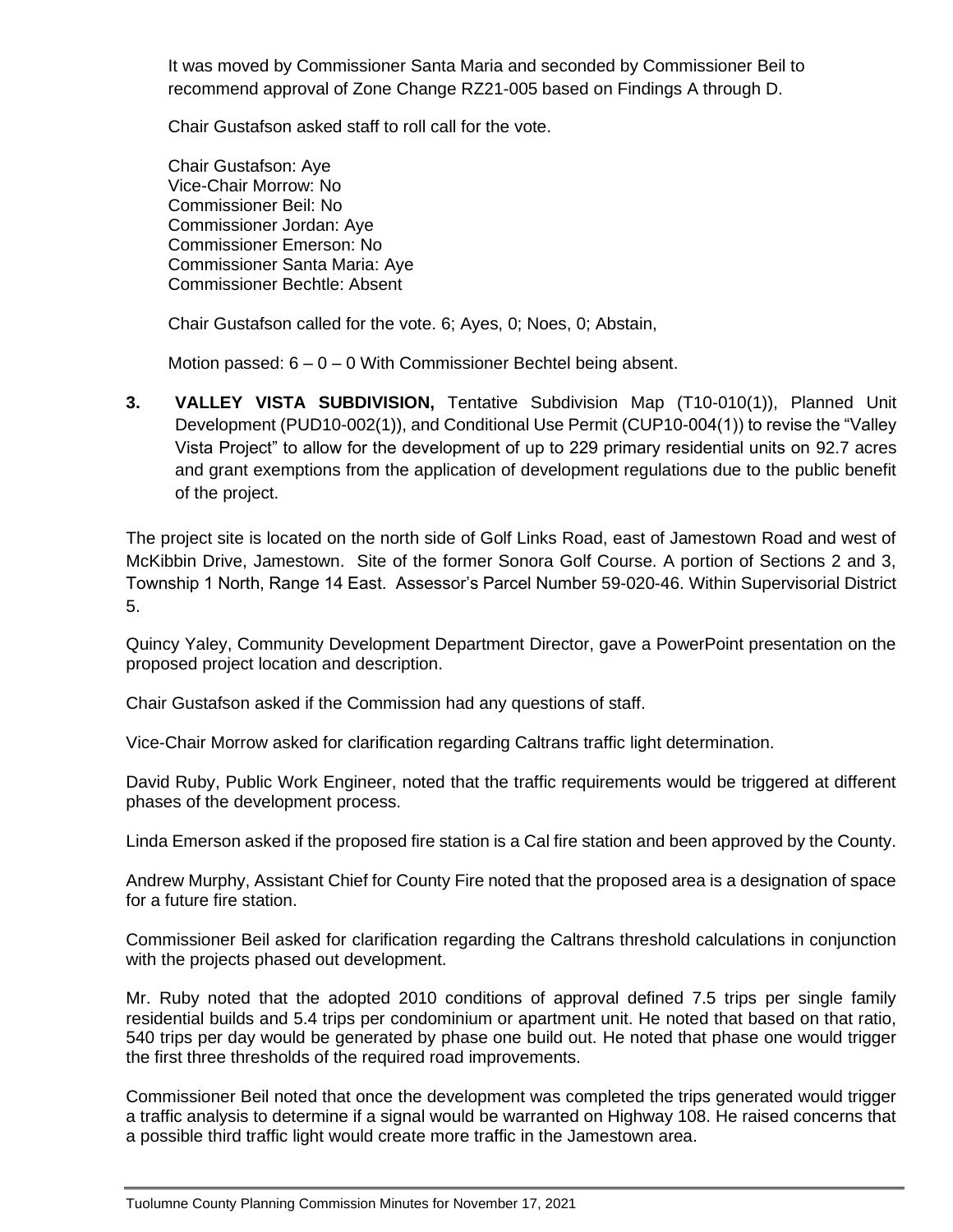Mr. Ruby explained that traffic volumes and patterns may change between now and when the project would be fully developed.

Commissioner Beil questioned why Tuolumne Utilities District (TUD) would be providing sewer to the proposed project instead of Jamestown Sanitary District (JSD). He raised concerns regarding the overlapping proximity of service lines.

Ms. Yaley responded that the proposed project is within both TUD and JSD's boundaries. She noted that TUD had the capacity and the willingness to provide sewer service.

Discussion ensued regarding which public service district would provide service to the proposed project.

Chair Gustafson invited the project applicant to speak for 15 minutes.

Ron Kopf and John Anderson discussed the history of the project and described the project and amenities.

Chair Gustafson opened the public comment period and asked if there was anyone who wished to speak on the proposed project.

There were five members of the public who spoke in favor of the proposed project citing the need for housing for the Community.

There were three members of the public who spoke in opposition to the proposed project whose raised concerns regarding road improvements and oak wildlife mitigation measures not adequate. They noted that the current project had less conditions than previous entitlement. They spoke on their concerns with the level of traffic analysis in correlation to a possible traffic signal. The raised issues with the projects lack of age restrictive housing for seniors.

There was one member of the public who spoke neutrally.

Chair Gustafson asked if there was anyone else who wished to speak on the proposed project. Seeing no one, he closed the public comment and referred the item back to the Commission.

It was moved by Vice-Chair Morrow and Commissioner Jordan to recommend approval of Planned Unit Development Permit PUD10-002(1) based on Findings A through G and subject to Conditions 1 through 14; recommend approval of Vesting Tentative Subdivision Map T10-010(1) based on Findings a through C and subject to Conditions 1 through 133; recommend approval of Conditional Use Permit CUP10-004(1) based on Findings A through E and subject to Conditions 1 through 14; and recommend approval of CEQA 2021 Addendum for Planned Unit Development Permit PUD10-002(1), Vesting Tentative Subdivision Map T10-010(1), and Conditional Use Permit CUP10-004(1), based on Findings A through C.

Chair Gustafson: Aye Vice-Chair Morrow: Aye Commissioner Beil: Aye Commissioner Jordan: Aye Commissioner Emerson: Aye Commissioner Santa Maria: Aye Commissioner Bechtle: Absent

Chair Gustafson called for the vote. 6; Ayes, 0; Noes, 0; Abstain,

Motion carried:  $6 - 0 - 0$  With Commissioner Bechtle being absent.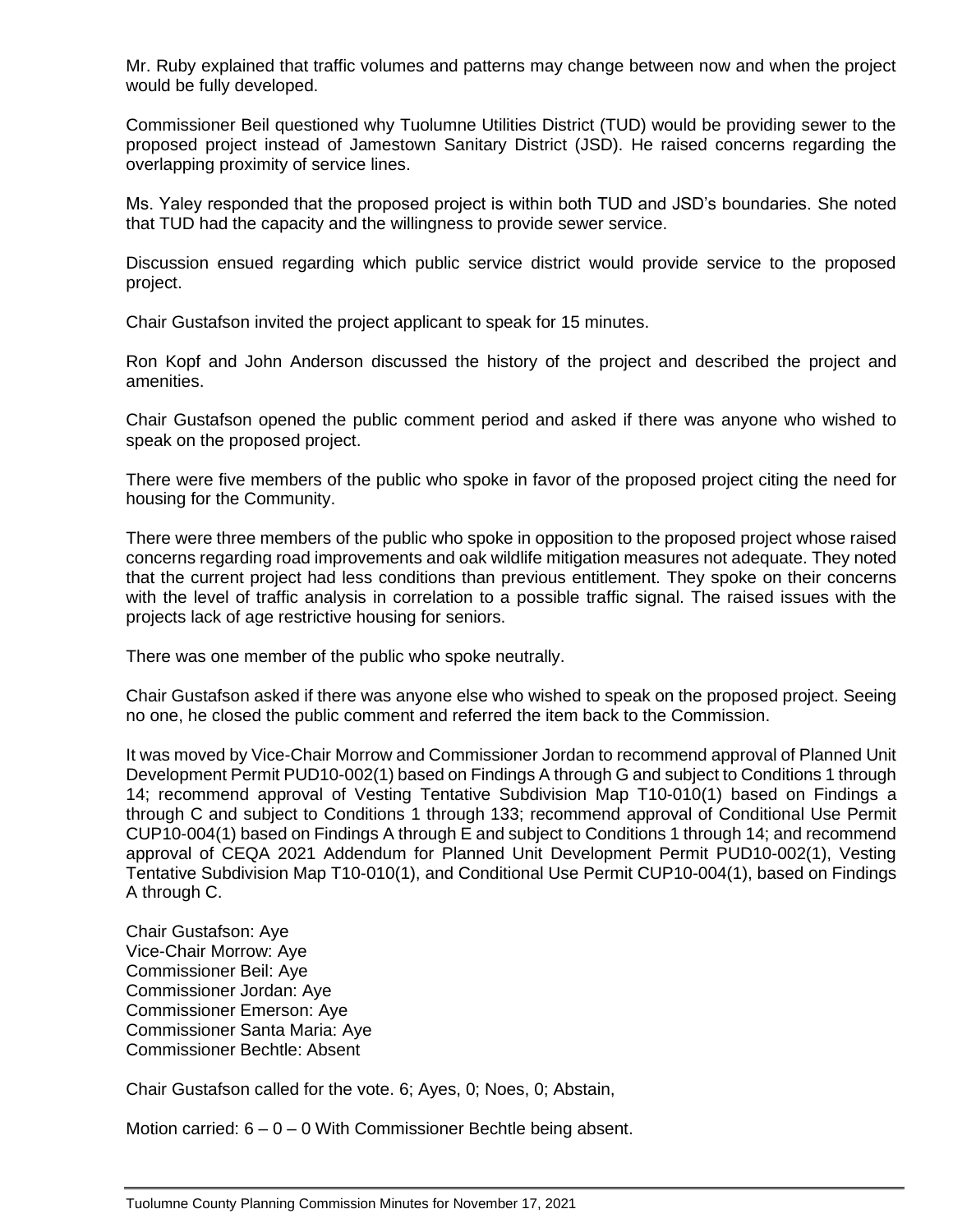Commission Beil again raised concerns regarding Jamestown Sanity District.

#### **ADJOURNMENT:**

Chair Gustafson adjourned the meeting.

Respectfully,

Quincy Yaley, AICP Community Development Department Director

QY:tv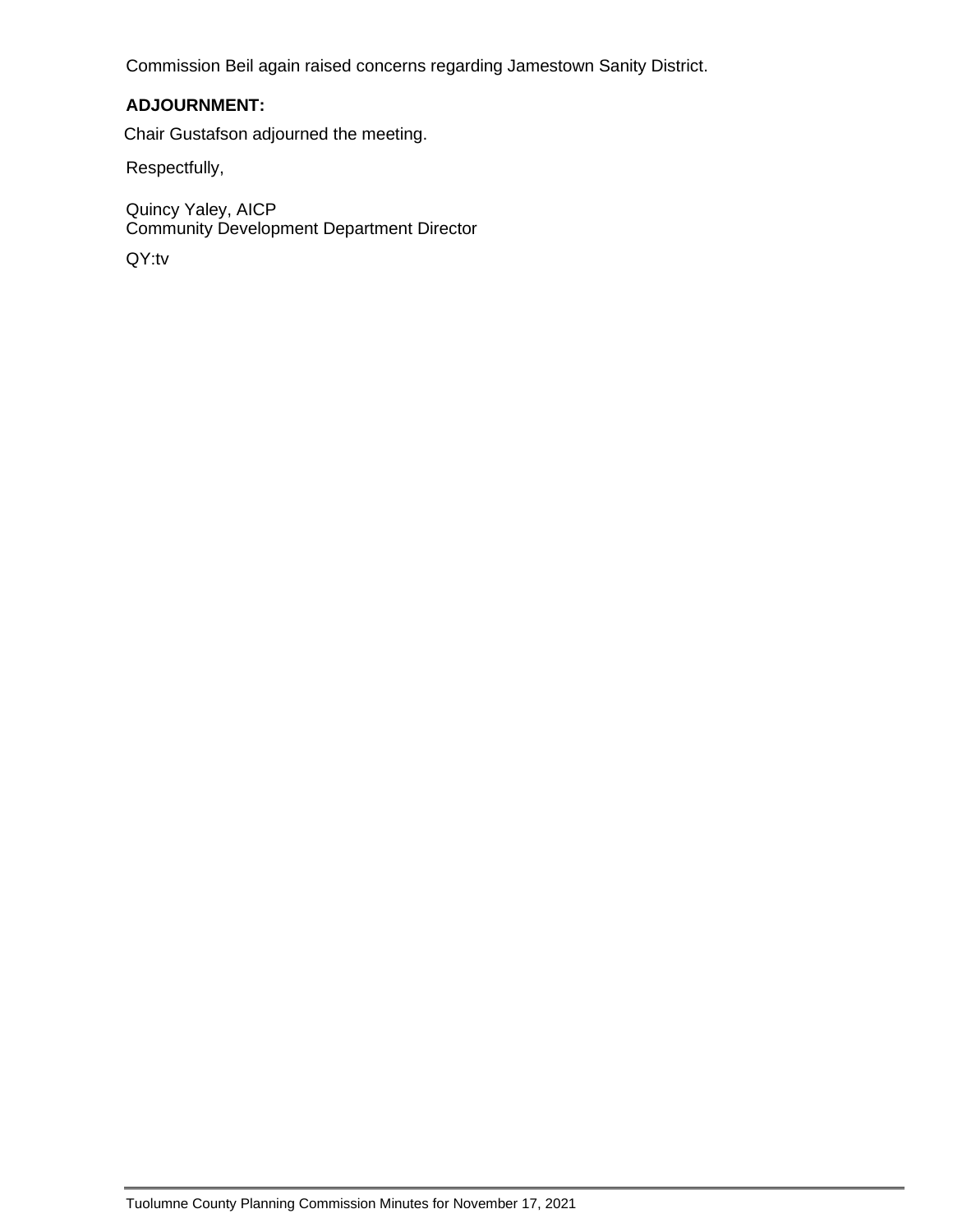

# **COMMUNITY DEVELOPMENT**

**Quincy Yaley, AICP Director** 

## **DEPARTMENT**

Land Use and Natural Resources – Housing and Community Programs – Environmental Health – Building and Safety – Code Compliance

### *UNAPPROVED*

**TUOLUMNE COUNTY**

#### **PLANNING COMMISSION MEETING**

#### **MINUTES**

#### **December 1, 2021**

**PRESENT:** Chair Mike Gustafson, Vice-Chair Jerry Morrow, and Commissioners Jim Jordan, Catherine Santa Maria, Larry Beil, Linda Emerson, Kara Bechtle

#### **ABSENT: None**

**STAFF:** Quincy Yaley, Community Development Department Director

#### **MEETING RECORDING:**

**[https://us02web.zoom.us/rec/share/k2CSchJ\\_vkC1ojGv2H4StSWWQP6\\_1d8HzHdQSjZvjmfD90F](https://us02web.zoom.us/rec/share/k2CSchJ_vkC1ojGv2H4StSWWQP6_1d8HzHdQSjZvjmfD90Fy0bukqgpNGJ_wIexN.wod29EcuFcP4cGzA) [y0bukqgpNGJ\\_wIexN.wod29EcuFcP4cGzA](https://us02web.zoom.us/rec/share/k2CSchJ_vkC1ojGv2H4StSWWQP6_1d8HzHdQSjZvjmfD90Fy0bukqgpNGJ_wIexN.wod29EcuFcP4cGzA)**

#### **ACCESS PASSCODE: tuolumnecounty!123**

\* \* \* \* \* \* \*

#### **CALL TO ORDER/WELCOME:**

Chair Gustafson called the meeting of December 1, 2021, to order at 6:00 p.m. and led the Commission and audience members in the Pledge of Allegiance.

Chair Gustafson asked staff to roll call the Commission.

Chair Gustafson: Present Vice-Chair Morrow: Present Commissioner Beil: Present Commissioner Emerson: Present Commissioner Santa Maria: Present Commissioner Jordan: Present Commissioner Bechtle: Present

Chair Gustafson indicated that there was a quorum.

#### **PLANNING COMMISSION BUSINESS:**

#### **1. Reports**

#### **a. Commissioners and Staff**

Quincy Yaley, Community Development Department Director, asked the Commission to ensure quick responses when staff is requesting quorum numbers.

Vice-Chair Morrow gave a report on the California Planning Commissioners Conference that several

Tuolumne County Planning Commission Minutes for December 1, 2021

48 Yaney Avenue, Sonora Mailing: 2 S. Green Street Sonora, CA 95370 (209) 533-5633 (209) 533-5616 (Fax) (209) 533-5909 (Fax – EHD) www.tuolumnecounty.ca.gov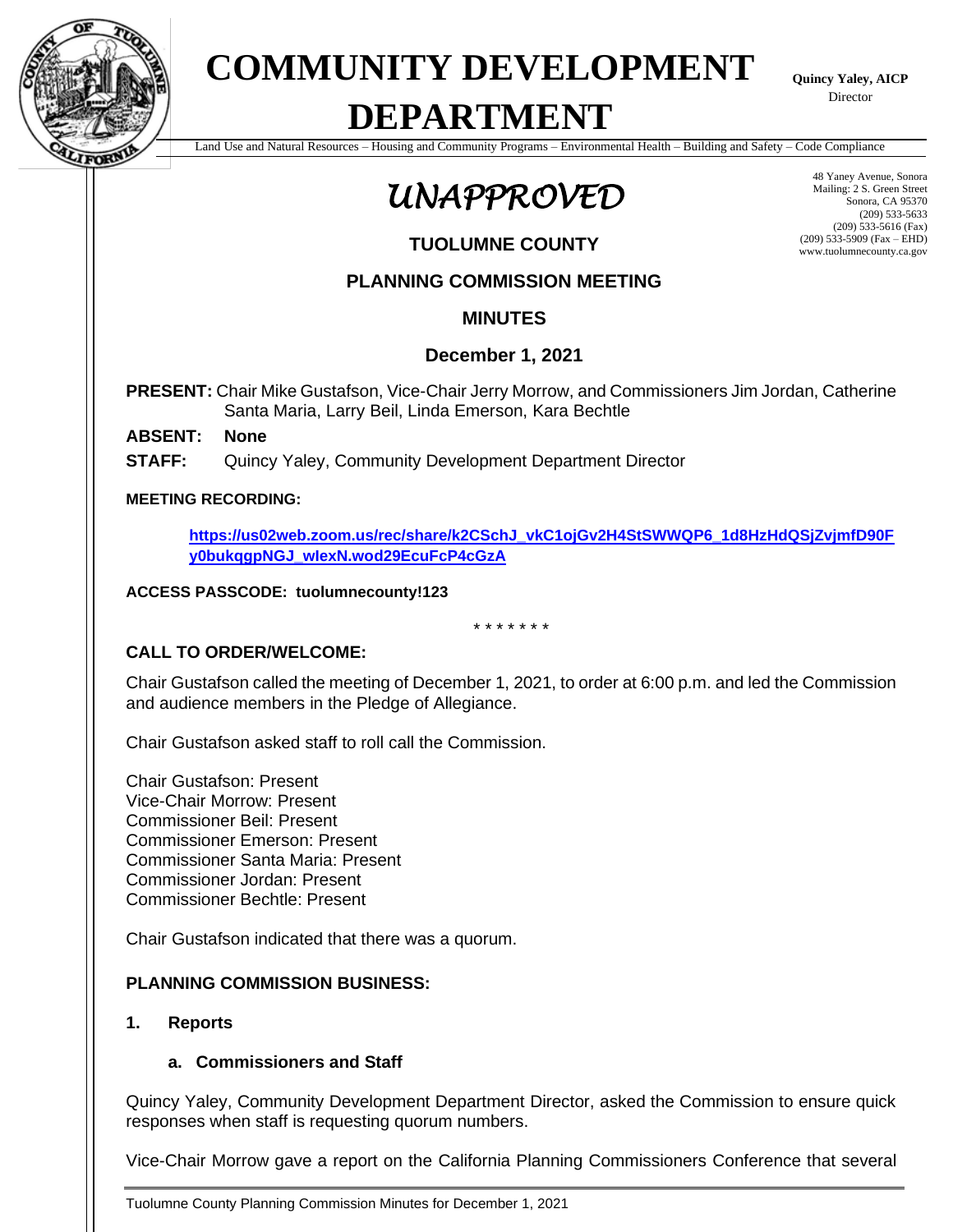some Commission members attended.

#### **b. Report from the Board of Supervisors Planning Committee Representative**

Commissioner Beil noted that there was no meeting; therefore, there was nothing to report.

#### **c. Report from the Agricultural Advisory Committee Representative**

Commissioner Santa Maria noted that there was no meeting; therefore, there was nothing to report.

#### **2. Minutes of the meeting of November 17, 2021**

Quincy Yaley, Community Development Department Director, noted that there were no minutes attached. She informed the Commission that they would review the November 17, 2021 minutes at the next scheduled meeting.

#### **PUBLIC COMMENT:**

Chair Gustafson opened the 15-minute public comment period, during which anyone wishing to could come forward and address the Commission on any item not on the Agenda.

#### **PUBLIC HEARING:**

#### **HIDDEN MEADOW TERRACE**,

- 1. Mitigated Negative Declaration (IS/MND) for Site Development Permit SDP21-008, General Plan Amendment GPA21-003, and Zone Change RZ21-010.
- 2. Site Development Permit SDP21-008 to allow the development of an apartment complex, consisting of 72 units in four buildings along with a community center building, on a 5.93-acre site.
- 3. General Plan Amendment GPA21-003 to amend the General Plan land use designation from Neighborhood Commercial (NC) to High Density Residential (HDR).
- 4. Zone Change RZ21-010 to rezone the 5.93-acre project site from NC (Neighborhood Commercial) to R-3 (High Density Residential) under Title 17 of the Tuolumne County Ordinance Code.

The project site is located at 20080 North Cedar Road, at the northeastern corner of the intersection of Greenley Road and Cabezut Road in Sonora. The 5.93-acre project site is identified as Assessor's Parcel Number (APN) 044-420-37. The site is shown on the U.S. Geological Survey Standard, California 7.5-minute quadrangle map as being within Section 31, Township 2 North, Range 15 East, Mt. Diablo Base and Meridian. Supervisorial District 1.

Ms. Yaley gave a PowerPoint presentation on the proposed project description and location.

Chair Gustafson asked if the Commission had any questions of staff.

Vice-Chair Morrow questioned mitigations in related to oak tree impacts.

Ms. Yaley responded that the proponents would be required to pay an oak woodland impact mitigation fee which totals close to seven thousand dollars.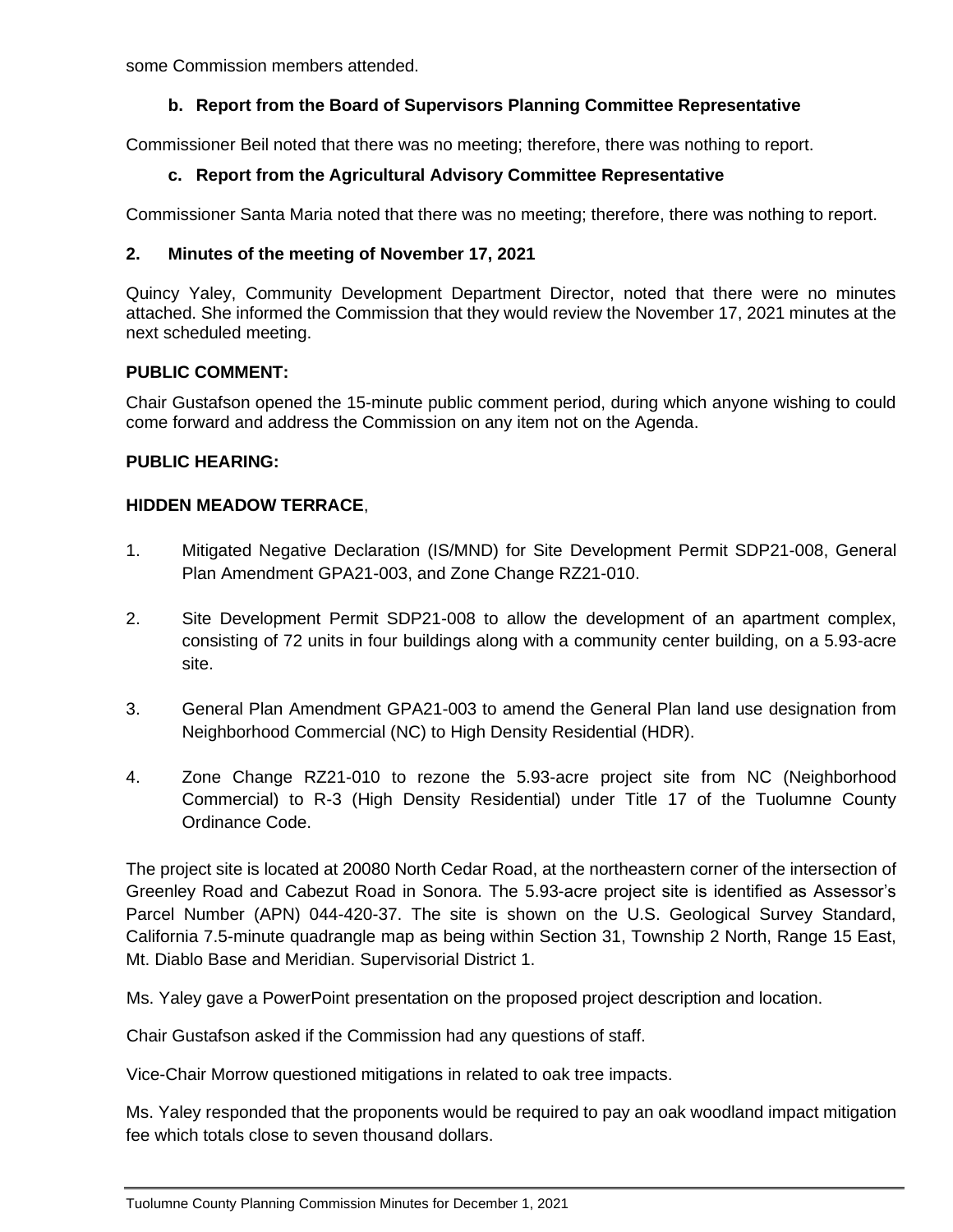Charlie Simpson, Base Camp Environmental, noted that the total acreage of woodland removal is 1.47 which breaks down into 0.6 acres of interior live oak woodlands, 0.26 acres of mixed oak woodland, and 0.57 acres of Valley Oak Woodland.

Vice-Chair Morrow asked if there were any cultural resources found on the property.

Mr. Simpson responded that the entire property was surveyed along with a complete record search with the California Information Center and no cultural resources were found.

Commissioner Emerson asked if the property was sold to Visionary Home Builders.

Ms. Yaley replied that currently the parties have not finalized the property transfer since Visionary Home Builders are working on obtaining the entitlements, however, they are in negotiations to purchase the property from Adventist Health/Sonora Regional Hospital.

Carol Ornelas, from Visionary Home Builders, gave an overview of their company and the proposed project. She noted that the project design was very sensitive to the onsite wetlands and natural environment in designing this community.

Dan Penick, architect for Visionary Home Builders, gave an overview of the design and layout of the proposed project.

Vice-Chair Morrow asked what the average rent would be for their units.

Ms. Ornelas responded that for a one bedroom it would be around \$254.00 a month and for a three bedroom it would be around \$565.00 a month.

Vice-Chair Morrow inquired about the traffic study.

Ms. Yaley responded that the proposed project did not generate enough trips to do a Level III traffic study, and that a transportation safety review was completed.

Discussion ensued on the project's traffic study and circulation issues.

Chair Gustafson opened the public comment period and asked if there was anyone who wished to speak on the proposed project.

Joshua Varinsky, Counsel for the City of Sonora, noted concerns regarding the project's impacts to city fire and police force resources, as well as local parks, roadways, and intersections. He noted that there is an agreement between the City and County for required coordination when approving projects in areas within the Sphere of Influence.

Rochelle Kellogg, Community Development Director for the City of Sonora, raised concerns on the conflicting turning movements coming out of the project onto Greenley Road. She noted that with proposed programs like Head Start being open to the public, additional trips would be generated by the project than initially identified. She noted that these additional trips should trigger a full traffic study.

Antonio Ramirez, Tuolumne Utilities District, expressed support of adding a condition to expand the utility easements from 10 feet to 15 feet and to relocate a sewer line if it in conflict with one of the structures.